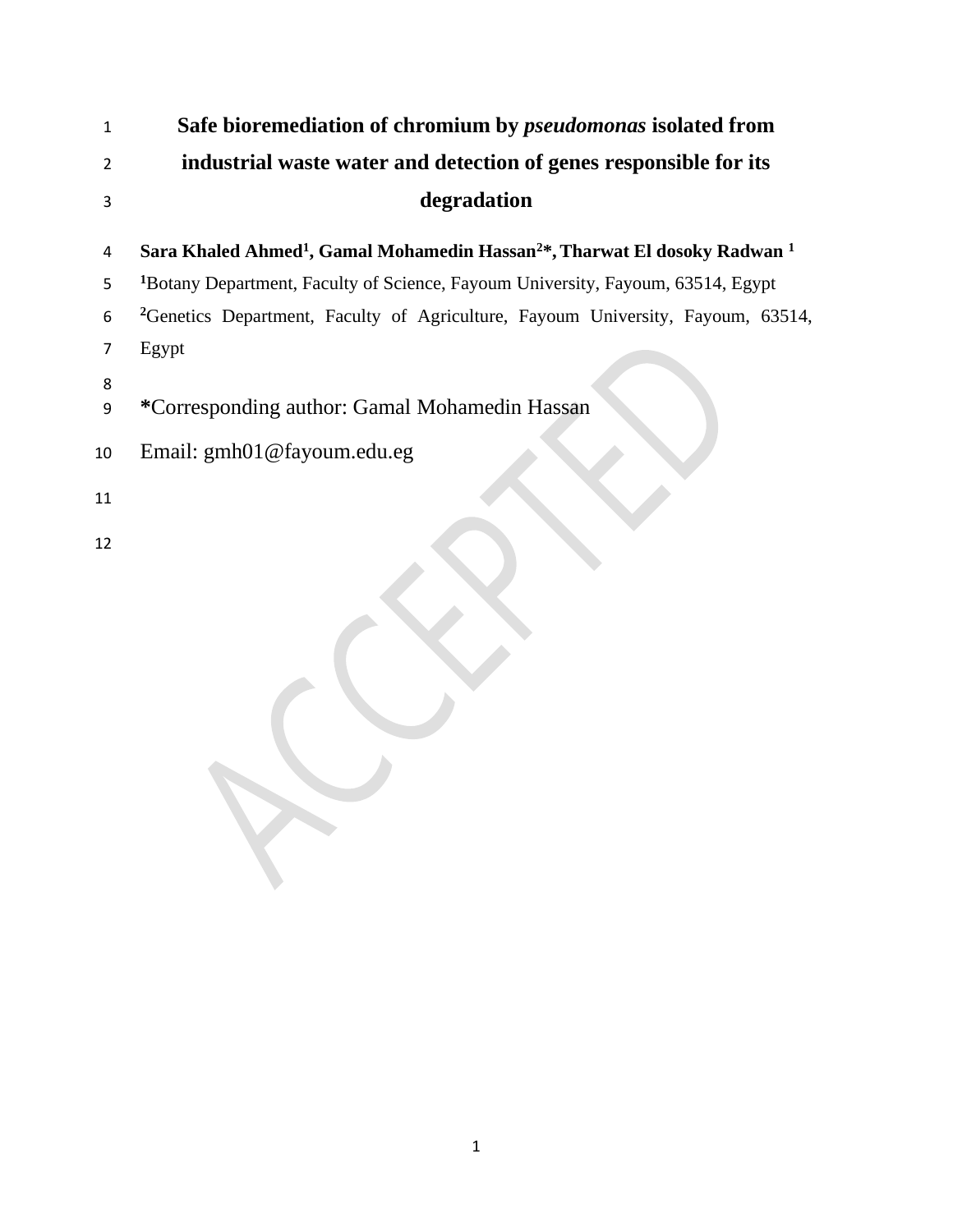| $\mathbf{1}$  | Safe bioremediation of chromium by pseudomonas isolated from      |
|---------------|-------------------------------------------------------------------|
| $\mathcal{L}$ | industrial waste water and detection of genes responsible for its |
| 3             | degradation                                                       |

**Abstract**

 Isolation of microorganisms capable of reducing toxic chromium (VI) into less toxic chromium (III)) has been given attention due to their significance in bioremediation of the contaminated sites. Five isolates out of the twelve isolates were selected according to their abilities to grow in the presence of high concentration of chromium. From the five bacterial isolates, isolates FAYP2 and FAYP3 were selected according to their higher reduction percent of toxic chromium (VI) into chromium (III) and their reduction percent was 60% and 70 % respectively. The isolates FAYP2 and FAYP3 were identified *as P. aeruginosa and P. zhadogens*, respectively, based on morphological and biochemical characterization and confirmed by molecular sequence analyses of amplified 16S rRNA genes with accession numbers OMO10239 and OMO019074. The results reveal that *P. aeruginosa* FAYP2 and *P. zhadogens* FAYP3 can be used for the bioremediation of wastewater effluent containing hexavalent chromium.

 **Keywords:** Chromium, *Psudomonas* spp*.*, Bioremediation, Industrial waste water and 16SrRNA.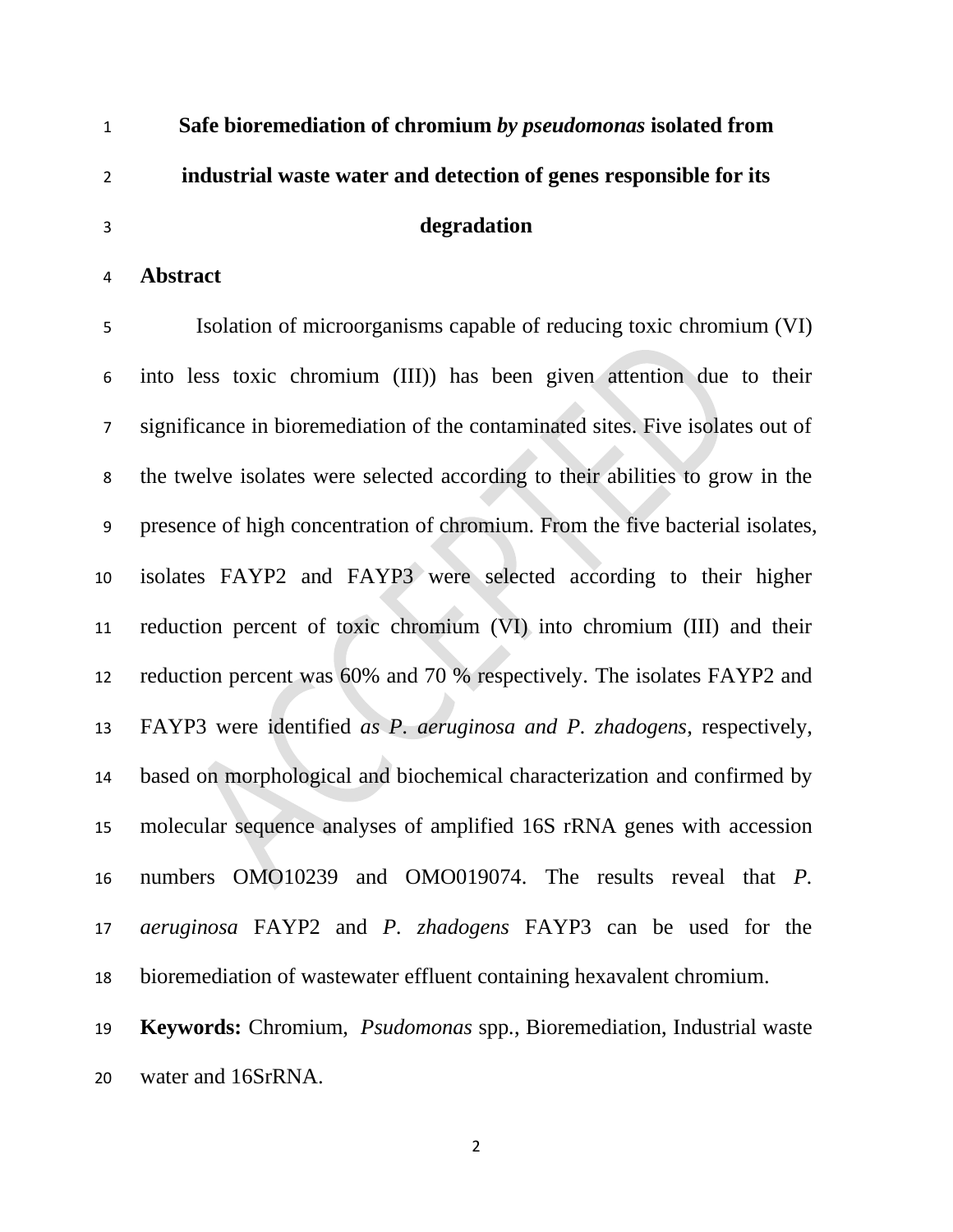### **Introduction**

 Environmental pollution of heavy metals is increasingly becoming a problem and has become of great concern due to the adverse effects it is causing around the world. Because of the rapidly developing agriculture and metal industries, these inorganic pollutants are being wasted in our waters, soils, and environment (Wolińska *et al.*, [2013\)](https://www.ncbi.nlm.nih.gov/pmc/articles/PMC4427717/#CIT0099). Some metals interfere with bio-rescales functioning and growth, while other wises building on in one or more organs, resulting in a variety of dangerous disorders such as cancer, delayed nerve responses, mutagenic changes and neurological issues (Jessica *et al*., 2020).

 Chromium (Cr) is a naturally occurring element found in the earth's crust that has oxidation states ranging from chromium (III) to hexavalent chromium (Mohanty and Kumar, 2013) .Chromium is released into multiple environmental matrices (air, water, and soil) through a range of natural and anthropogenic sources. Originating in industrial settings, metal processing, tannery facilities, chromate manufacturing, stainless steel welding, and ferrochrome and chrome pigment production are the industries that contribute the most to chromium release (Jacobs and Testa, 2005). The health risk associated with chromium exposure is determined by its oxidation state, which ranges from minimal toxicity in the metal form to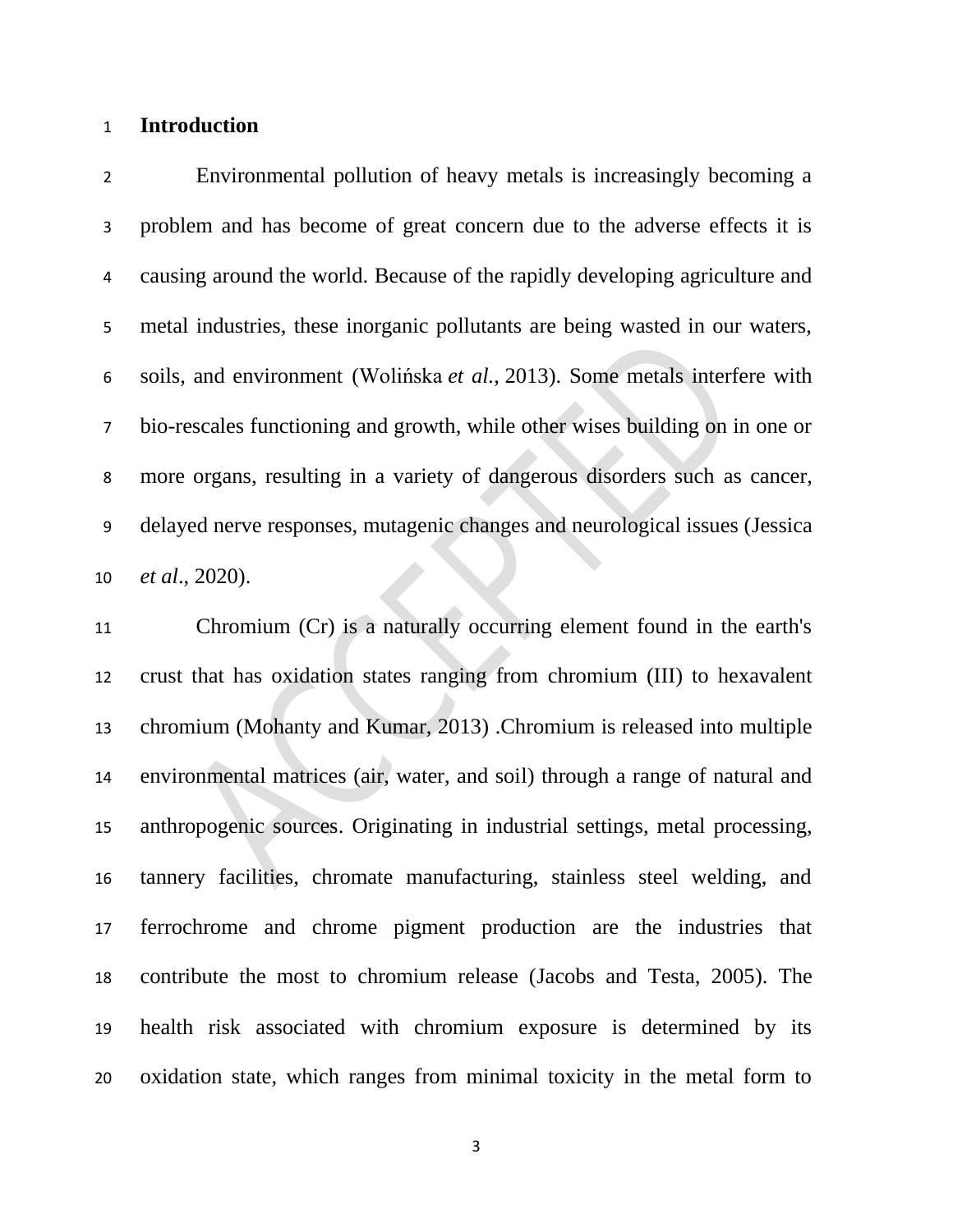severe toxicity in the hexavalent form. Humans, plants, animals, and fish are all at risk from hexavalent chromium compounds. Chromium has been categorized as a Priority pollutant or Class A pollutant by the United States Environmental Protection Agency (USEPA) due to its carcinogenicity and mutagenicity (Srinath *et al.,* 2002). Heavy metals, such as chromium, harm cell membranes, change enzyme specificity, disrupt cellular activities, and destroy DNA structure at high doses (Ghani, [2011\)](https://www.ncbi.nlm.nih.gov/pmc/articles/PMC4427717/#CIT0028).

 Chromium is a recognized mutagen, producing mitotic obstruction, cell growth inhibition, and cell death. It can cause oxidative damage to DNA by generating free radicals if it is not reduced immediately. Hexavalent chromium has been shown to induce lung cancer, chromate ulcers, nasal septum apertures, and kidney damage in humans, as well as harm to other living things (Bruins et al., 2000).

 The hexavalent chromium can be reduced Cr(III) from the environment through reduction or absorption techniques. These procedures are costly, energy-intensive and they run the danger of secondary chemical contamination. Heavy metal-contaminated wastewater and effluents can be treated using possible microorganisms as an alternative technique. These microorganisms can treat huge quantities of wastewater for a cheap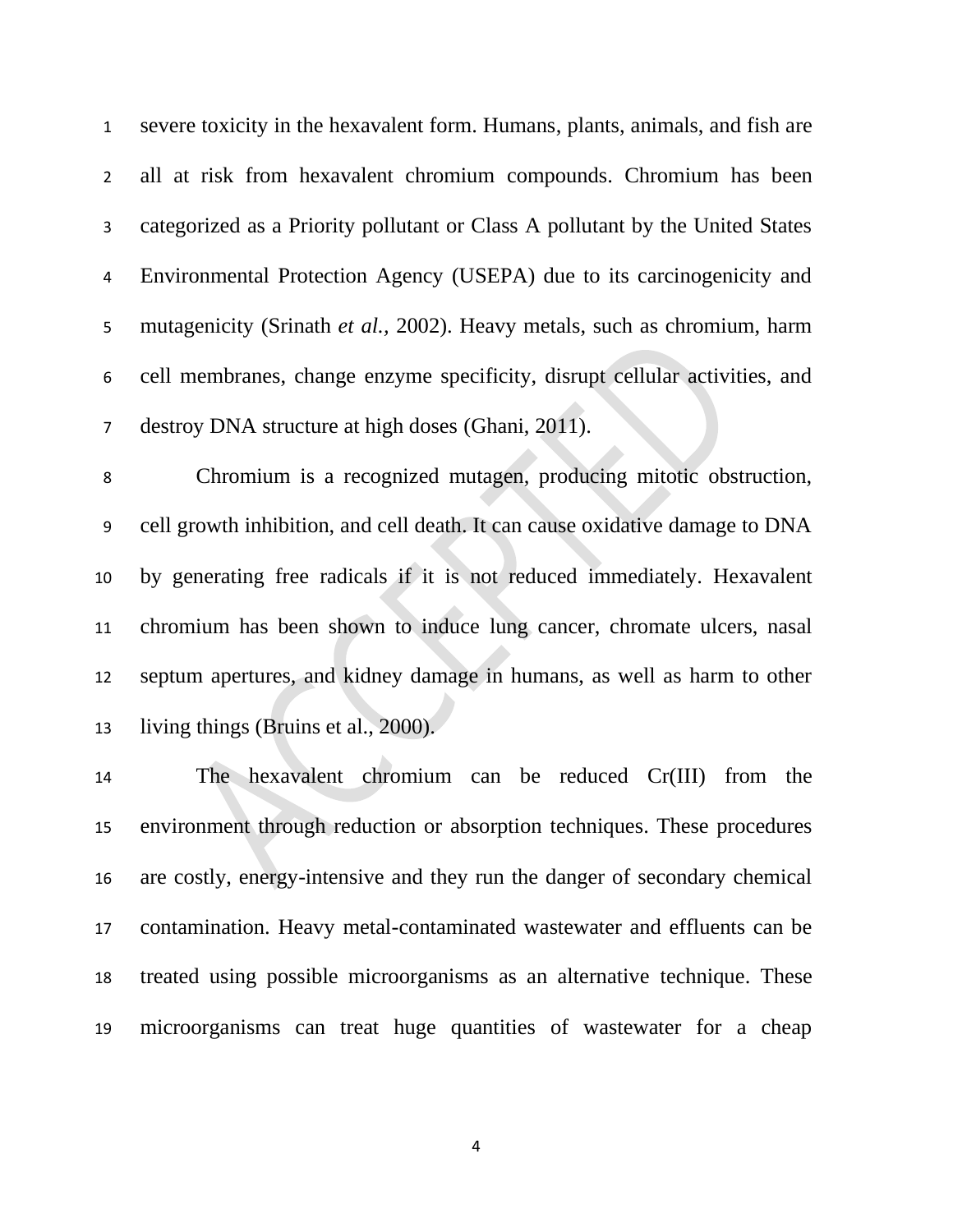operating cost and low energy consumption, as well as better metal removal efficiency (Zayed and Terry, [2003\)](https://www.ncbi.nlm.nih.gov/pmc/articles/PMC4427717/#CIT0101).

 In the region where industrial effluents are discharged, several microorganisms can defend themselves against the toxicity of heavy metals present in the effluents. These microorganisms, which include bacteria, fungi, algae, and protozoa, employ a variety of strategies to survive heavy metal toxicity, including heavy metal absorption, adsorption oxidation, methylation, and heavy metal reduction to benign forms. Many species employ hazardous Cr(III) reduction to nontoxic Cr(III) as one of their survival strategies in Cr(III) polluted effluents. Heavy metal bioremediation by bacterial cells has been identified as a viable alternative to conventional heavy metal technologies from industrial wastes (Ahluwalia and Goyal 2007). This is an attempt to explore innovative, cost effective and environment friendly technology for the bioremediation of Cr(VI) contamination using microorganisms. Therefore, the present study aims to isolate of different isolates of *pseudomonas* spp. from different industrial wastewater sources contaminated with chromium and evaluate the efficiency of the chromium tolerant *pseudomonas* species in bio remediating chromium contaminated industrial wastewater.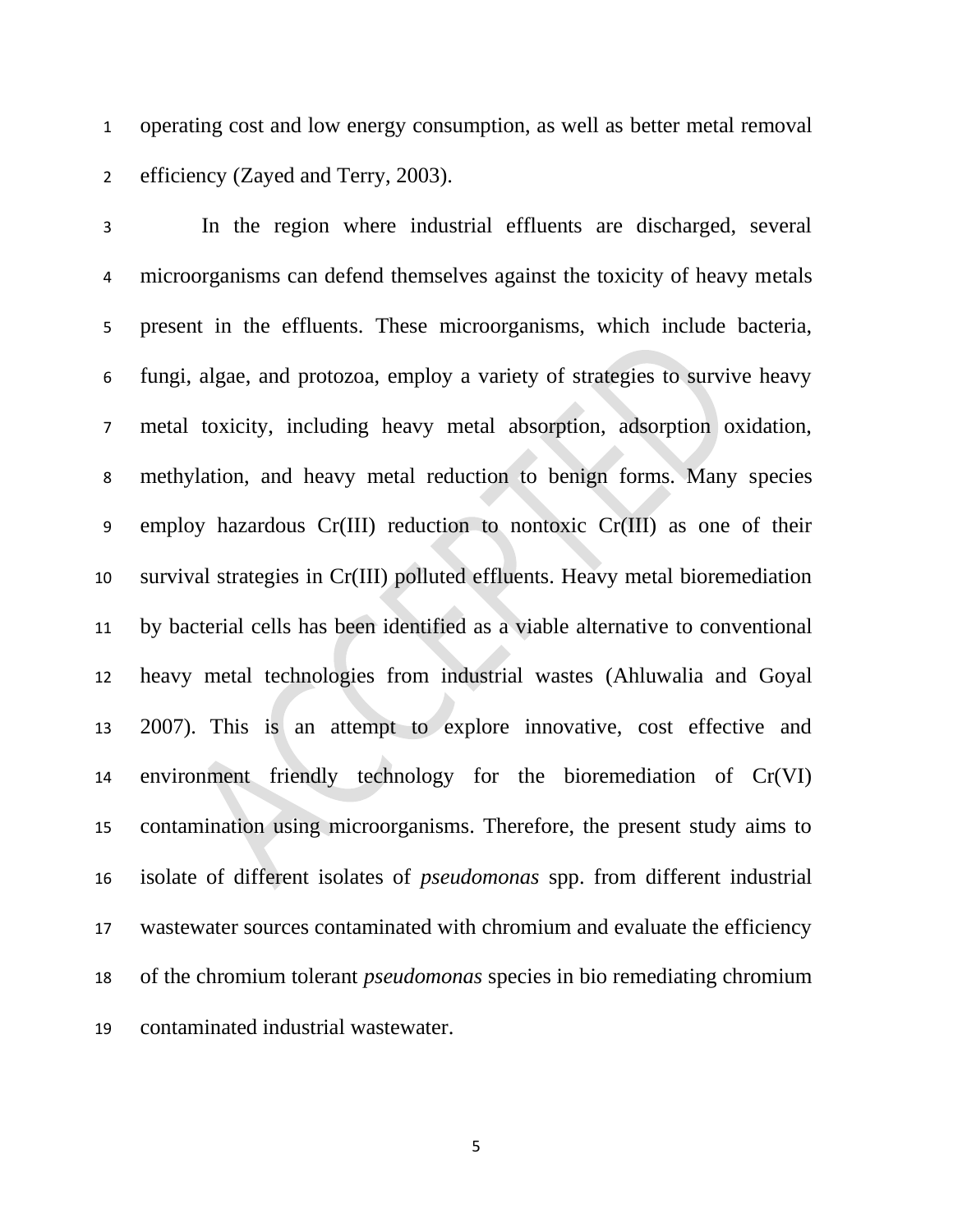#### **Materials and Methods**

#### **Chemicals**

3 Stock solution of Cr (VI) was prepared by dissolving  $K_2Cr_2O_7$  (LANXESS company, Germane) in microbiological grade water. A certain volume of Cr (VI) from the stock solution was taken, sterilized and added into the media before inoculation to obtain the desired Cr (VI) concentration; all medium components, di-phenyl carbazide substance (DPC) and chemicals used in this study were purchased from Sigma- Aldrich (USA).

### **Sampling and isolation of chromium tolerant bacteria**

 Ten industrial waste water samples from different leather tanneries area in Fayoum governorate, Egypt were collected and the physicochemical 12 parameters of wastewater viz., temperature  $({}^{\circ}C)$ , pH, dissolved oxygen and chromium (μg/mL) were measured according to the method of APHA (1989) and stored at 4°C until the analysis was carried out. For isolating chromium tolerant bacteria, one ml of water samples were first mixed with nine ml of distilled water in a test tube and heated for 15 minutes at 65°C in a hot water 17 bath. Serial dilutions from  $10^{-1}$  to  $10^{-10}$ were prepared using sterilized saline 18 solution. An aliquot of 100  $\mu$ L of each dilution was spread on king B agar plates, pH 7.0 and incubated at 37°C for 24-48 hours (Avishai *et al.,* 2014). The isolated single cells were preserved in 40% glycerol solution and kept at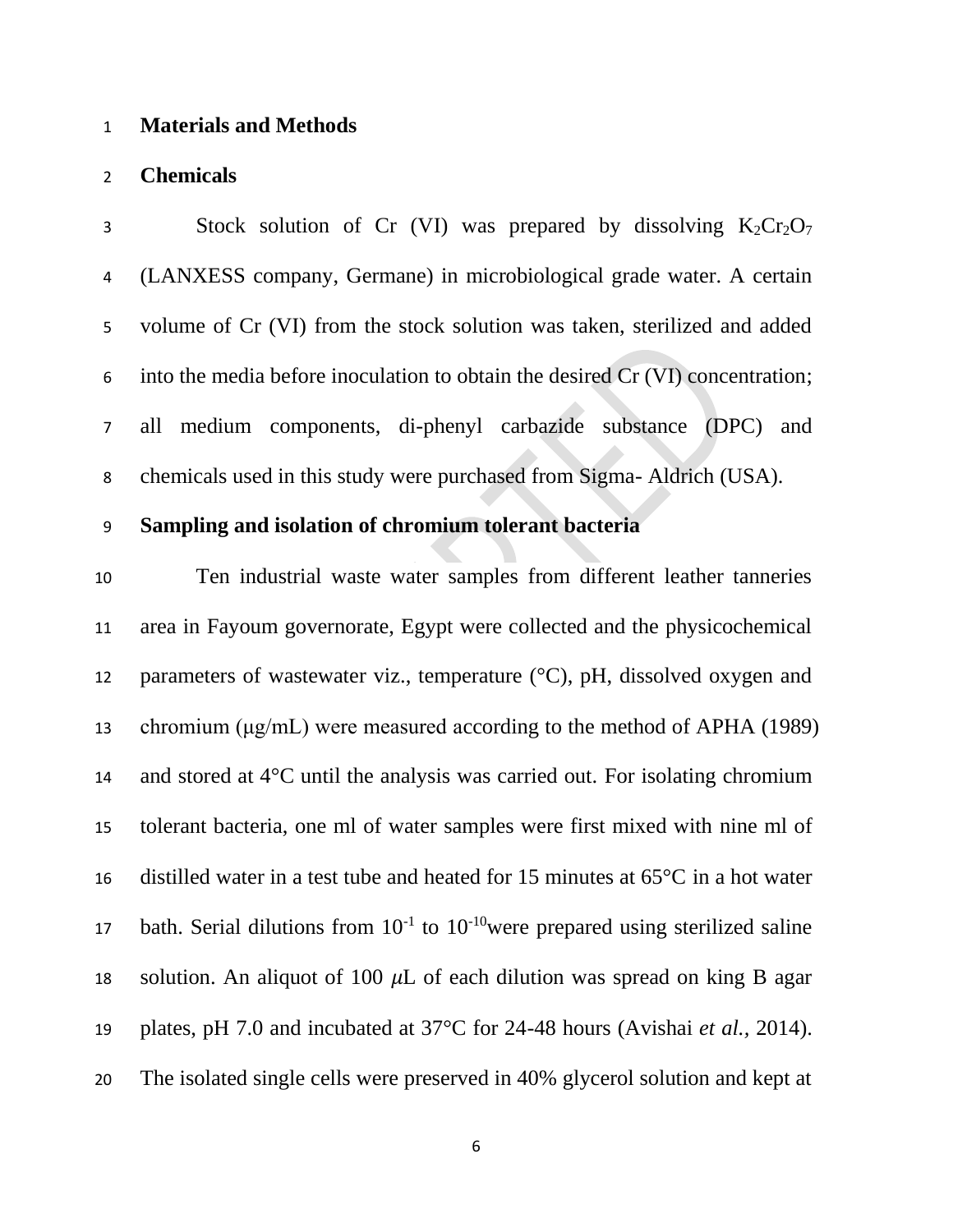-80°C for further identification and screening for Cr tolerant bacterial isolates.

### **Evaluation of bacterial strains for chromium metal tolerance.**

 Bacterial strains were tested for their resistance to chromium. The selected isolates related *pseudomonas* spp after morphological and biochemical tests were grown in 50 culture LB medium containing the 7 following components  $(g/L)$ : Tryptone (10.0), NaCl (10.0) and yeast 8 extract (5.0) at pH 7. 100  $\mu$ 1/ml of chromium concentration was added to the medium and incubated at 37°C at 150 rpm for 24 hours. The selected cultures displaying the highest bacterial growth were selected for further characterization and were maintained on nutrient agar slants and 12 stored at  $4^{\circ}$ C.

### **Effect of Cr on isolated bacterial growth**

 The effect of bioremediation bacterial growth was determined by bacterial growth curve using spectrophotometer at 600 nm according to Poornima *et al.* (2010**)**. For estimation of bacterial isolates activity, the isolates were grown in LB medium containing different concentrations of chromium (100, 200, 300, 400, 500, 600, 700, 800, 900, 1000 and 1200  $\mu$ g/ml).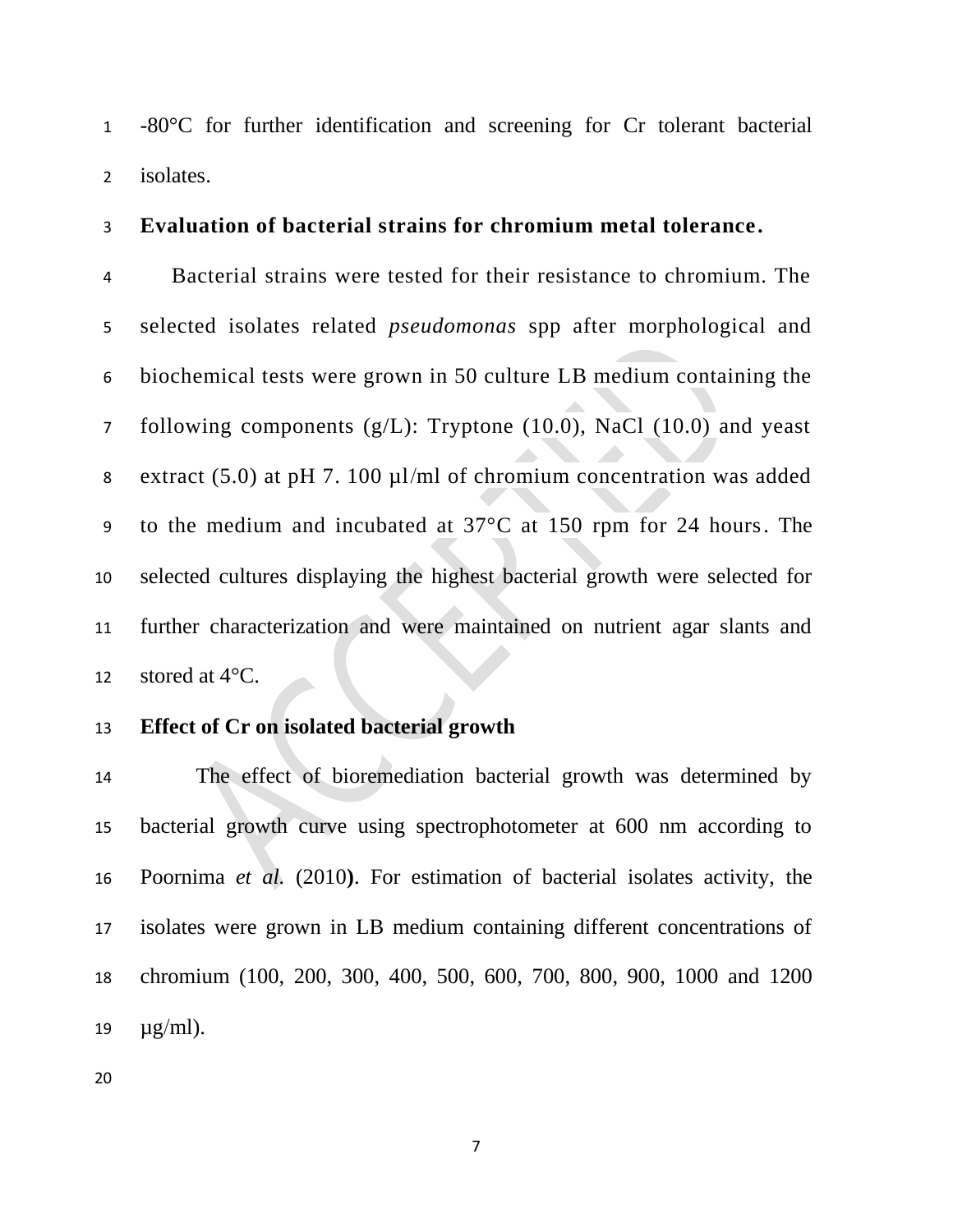### **Minimum inhibitory concentration (MIC)**

 The bactericidal activity of Cr(VI) was studied by determining the minimum inhibitory concentration by the broth dilution method (Calomiris et al.,1994).

### **Determine chromium reduction percent by DPC method**

 Chromium (VI) reduction potential of this strains were investigated by1,5-diphenylcarbazide (DPC) method (APHA, 2005), in this method, Cr(VI) was reacted with 1, 5-diphenylcarbazide (DPC) dye, which, in acidic conditions, forms a purple-coloured species. As a result of a redox reaction, Cr(VI) is reduced to Cr(III), and DPC is oxidized to 1, 5-diphenylcarbazone (DPCA). Chromium (III) and DPCA form a purple-coloured species with lambda max of 540 nm (Onchoke and Sasu, 2016)

# **Amplification of 16SrDNA gene by specific PCR reaction**

 Genomic DNA was extracted from efficient chromium resistance isolates according the method described by Tillett and Neilan (2000). To confirm the species of bacterial isolates at the molecular level, the 16S rDNA genes of the five isolates were amplified by PCR using the universal primers (reverse primer: 5′-GAGAGTTTGATCCTGGCTGGCTCAG-3′ and forward primer: 5′-AAGGAGGTGATCCAGCCGCA-3′) according to Cheng *et al.* (2010). The PCR was performed in the thermal cycle 2720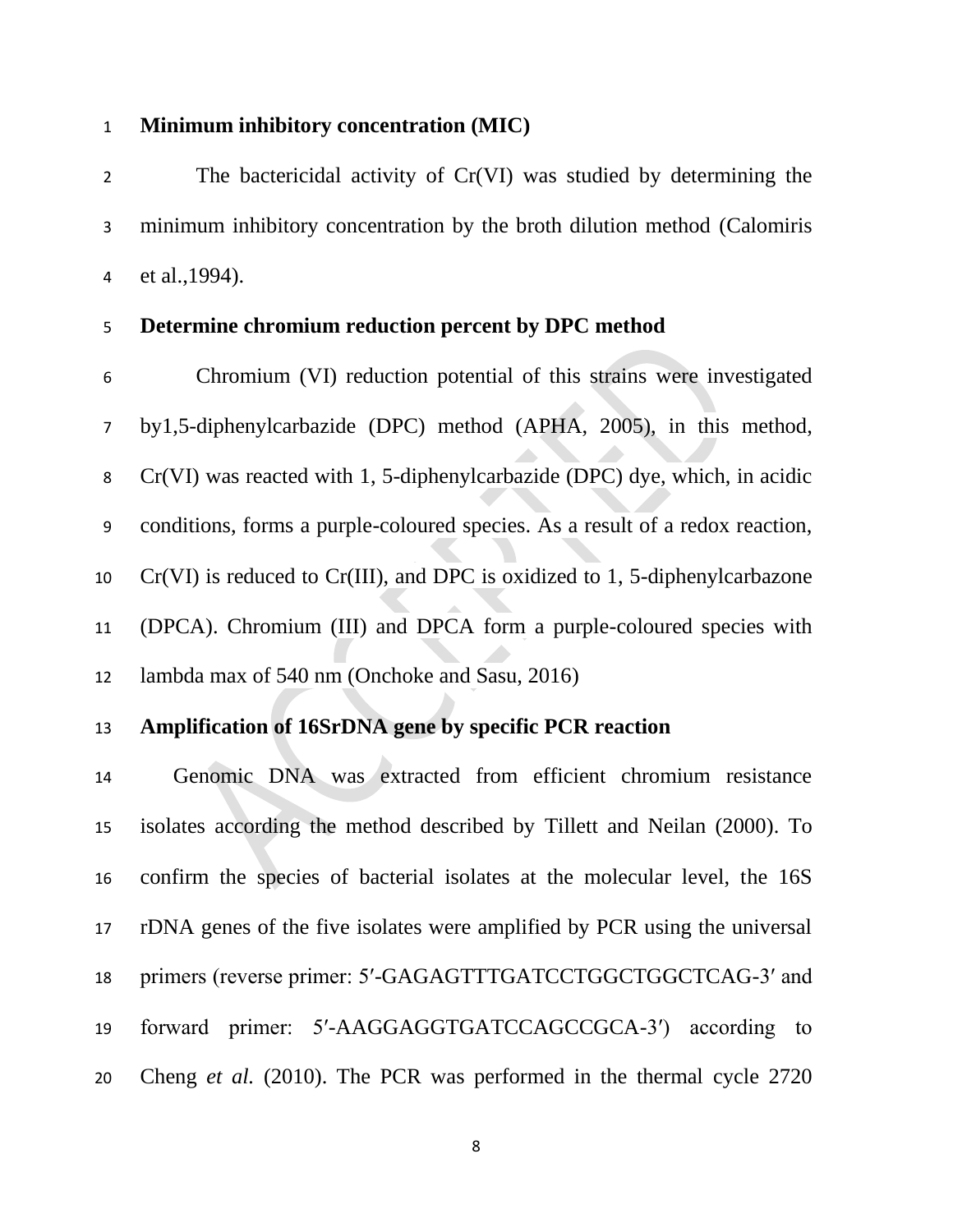(Applied Biosystem, USA) in a total volume of 25 μL containing 1 μL of 2 each primer, 3 μL of template DNA (50 ng/μL), 12.5 μL of  $1 \times PCR$  master mix (GeneDireX) and 7.5 μL of water nuclease-free). Amplification of 16S rDNA gene was executed under the following conditions: initial denaturation at 94 °C for 5 min followed by 35 cycles of 1 min denaturation 6 at 94 °C, 1 min primer annealing at 52 °C, 1 min extension at 72 °C and 7 final extension at 72 °C for 10 min.

## **Sequence analysis of 16S rDNA gene**

 The PCR products were purified using Montage PCR Clean up Kit (Millipore) following manufacture instructions to remove unincorporated PCR primers. The PCR products of approximately 1400 bp were subjected to sequencing through lab technology services located in Korea and performed at Applied Biosystems model 3730XL automated DNA sequencing system. The GenBank Accession numbers for the 16S rDNA gene sequence of *pseudomonas aerginosa* (NCBI code: FAYP2) and *pseudomonas zhadogens* (FAYP3) isolates were OM010239 and OM019074 respective**.**

**Plasmid curing** 

 Extraction of the plasmid DNA from all isolates was carried out using alkaline lysis method (Shakibaie et al., 2009). Curing experiments were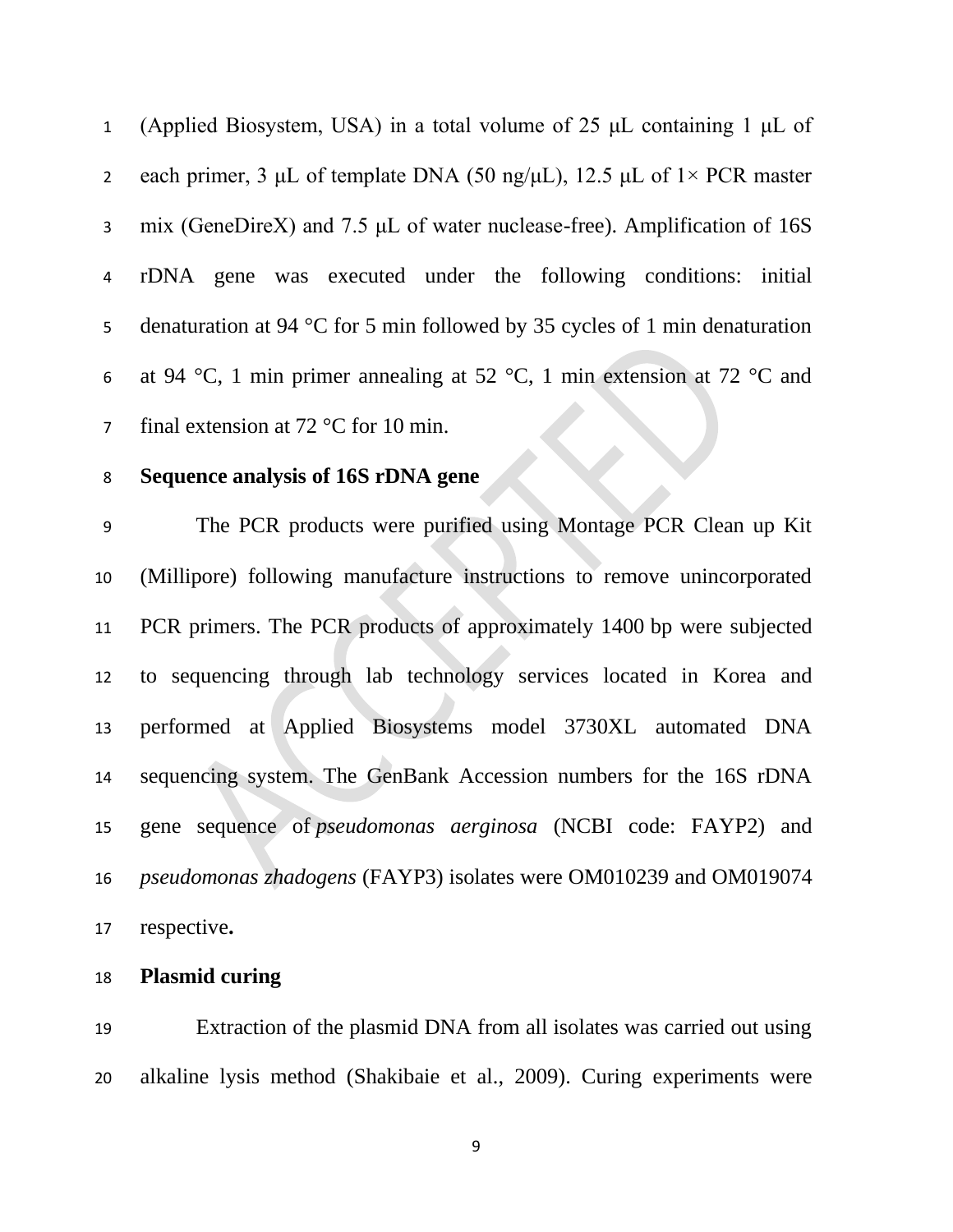performed using 10 % SDS and elevating temperature at 45°C as curing agents. Briefly, overnight culture of *pseudomonas* isolates was grown in presence of sub-inhibitory concentration of curing agents for 24 hours at 37°C. A loop full of the organism from the highest concentration of curing agents streaked on LB agar to obtain isolated colonies. In case of high temperature, the overnight growth of the organism was streaked on LB agar plates and incubated at 45°C for 48 hours. The individual colonies were inoculated and incubate at the same temperatures. The physical loss of plasmid in the cured derivatives was confirmed by agarose gel electrophoresis (Lee et al., 1994).

### **RESULTS**

### **Isolation of chromium tolerant bacteria**

 A total of 50 bacterial isolates were obtained from different leather tanneries area which collected from various locations in Fayoum governorate, Egypt. The isolates were maintained on nutrient agar plates till further studies. These isolates were screened for their morphological properties to obtain the more closely related *pseudomona*s isolates, Only 12 isolates out of 100 isolates showed positive test for morphological and biochemical tests.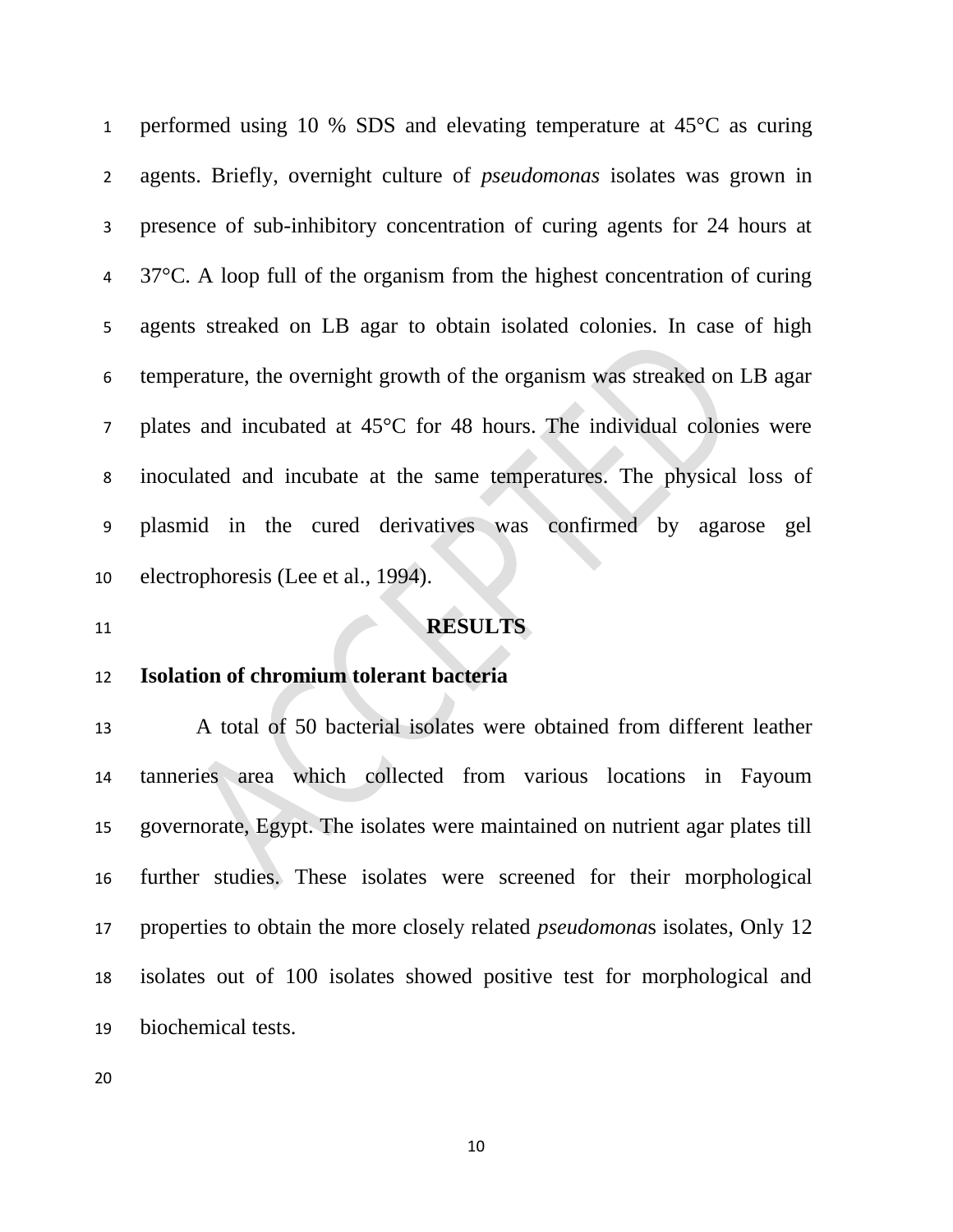### **Primary screening for chromium resistant bacteria**

 The twelve isolates FAYP1, FAYP 2, FAYP 3, FAYP 4, FAYP 10, FAYP 11, FAYP 13, FAYP 15, FAYP 18, FAYP 20, FAYP 23 and FAYP 28 were more resistant than the others grown on nutrient broth containing 5 100 µg Cr (VI)/ml. The isolates No. FAYP2, FAYP3, FAYP18, FAYP20 and FAYP13 observed the highest significant growth compared with other isolates, which indicates that this isolate is tolerant to the Cr(VI) at concentration (100µg/ml). The results in Table (1) showed the reduction percent of chromium Cr(VI) (100µg**/**ml) for the isolates. Based on previous assessments, two isolates FAYP2 and FAYP3 were selected for further studies as hexavalent resistant bacterial isolates.

# **Effect of different concentrations of Cr(IV) on the growth of bacterial isolates.**

14 The effect of different Cr(VI) concentrations on the growth of the two selected isolates FAYP1 and FAYP2 in liquid medium was variable. Figures 1 and 2 were showed the relationship between the growth of cells and initial Cr (VI) concentrations. The bacterial growth was decreased consistently with increasing concentrations of Cr(VI). The most significant growth decreased after addition of 500 μg/ml of Cr (VI) was observed with isolate FAYP2. However, isolate FAYP3 was affected by the chromium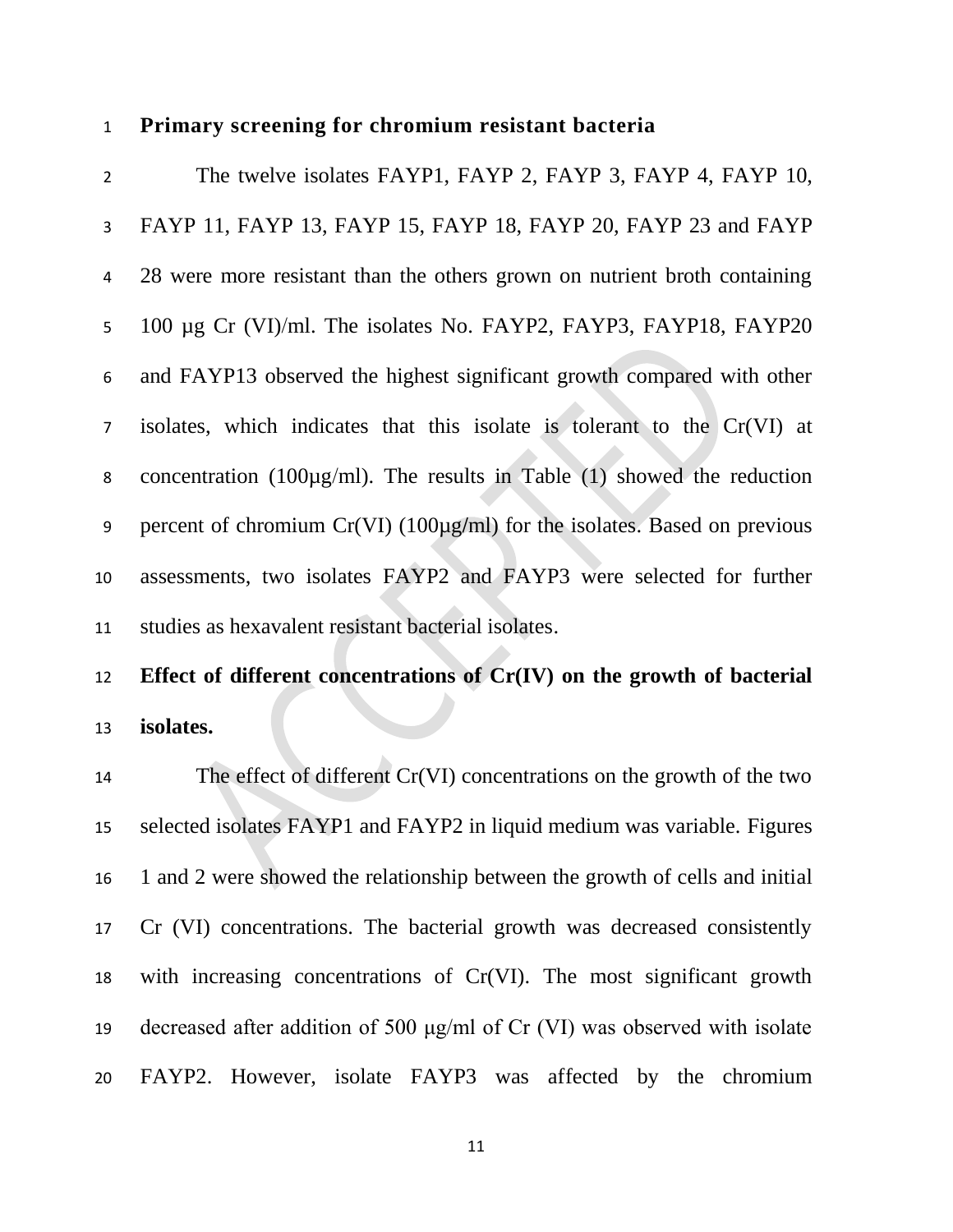concentration added (600μg/ml). Isolates FAYP2 and FAYP3 grow well when exposed to the highest chromium concentration, up to till 200μg/ml. The detoxification efficiency of the two respective isolates follows the sequence: FAYP2> FAYP3. The two isolates (FAYP2 and FAYP3) were selected for further experiments.

### **Determine the Minimum Inhibitory Concentration Value (MIC)**

 Figure 3 shows the result of minimum inhibitory concentration of Chromium (IV) by the two selected isolates FAYP2 and FAYP3. The growth of bacteria declined with increasing concentration of chromium. The two bacteria tested showing no growth at nutrient agar medium contain 11 600 $\mu$ g/ml Cr(IV). The two isolates tested have a visible growth at 400 $\mu$ g/ml because the Cr(IV)concentration still can be resisted by all bacteria. All bacteria tested show poor growth at medium containing 500µg/ml Cr(IV)and 14 showing the total inhibited growth at medium containing  $600\mu\text{g/ml Cr(IV)}$ . Bacteria cannot grow at the 600 µg/ml concentration of Cr(IV)because the 16 bacteria tested can only resist under  $600 \mu g/ml \, Cr(IV)$ .

# **Determine chromium reduction percent at different concentrations by DPC method**

 Using Beer's Law, the absorbance of 1, 5-diphenylcarbazide (DPC) at different concentration of standard Cr(VI) was plotted to give a linear curve.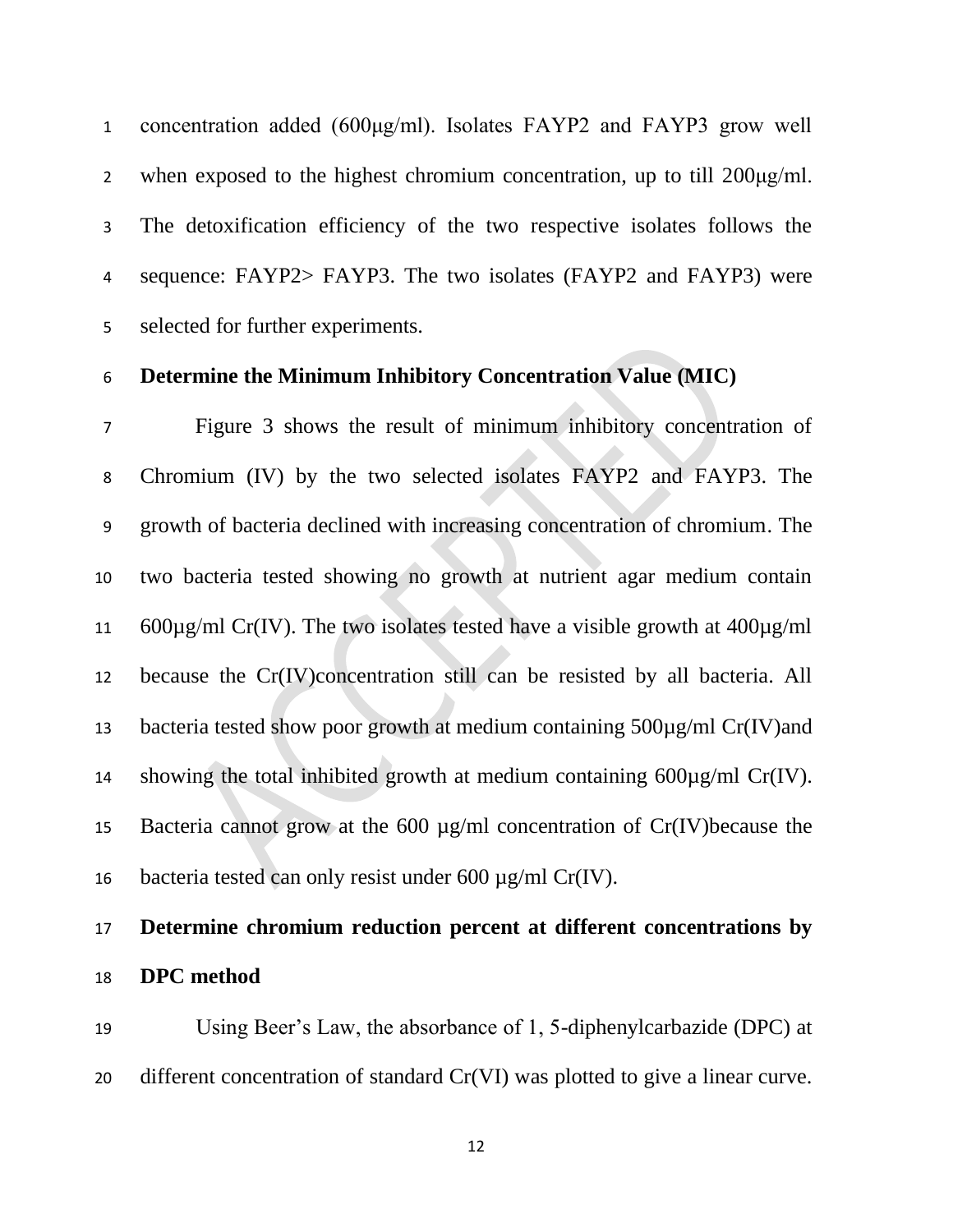Linear regression line or least square method was applied to obtain the best straight line (Figure 4) through the new slope and intercept as shown from 3 the equation,  $Y = 1.4053 \times 104 \times 1.425 \times 10^{-3}$  a result of a redox reaction, Cr(IV) is reduced to Cr III and DPC is oxidized to 1,5- diphenylcarbazone (DPCA and formed a purple-color. The formed purple color complex indicates the presence of  $Cr(VI)$  which is measured spectrophotometry at 540 nm. The results in Table (3) showed the positive relationship between the concentration of hexavalent chromium and the absorbance value of DPC, when the hexavalent chromium concentration decreased the absorbance of DPC value will be decreased. The correlation between the bacterial growth and Cr(IV)illustrate the percentage of Cr(IV)reduction to Cr(III)by different bacterial isolates is presented in Figure 3. The growth of bacterial isolates was correlated with their capacities to reduce Cr(IV). Isolates FAYP2 and FAYP3 gave the highest growth and the highest Cr(IV)reduction. The chromium (VI) reduction efficiency by bacterial isolates decreased by increasing the Cr(VI) concentration in the medium.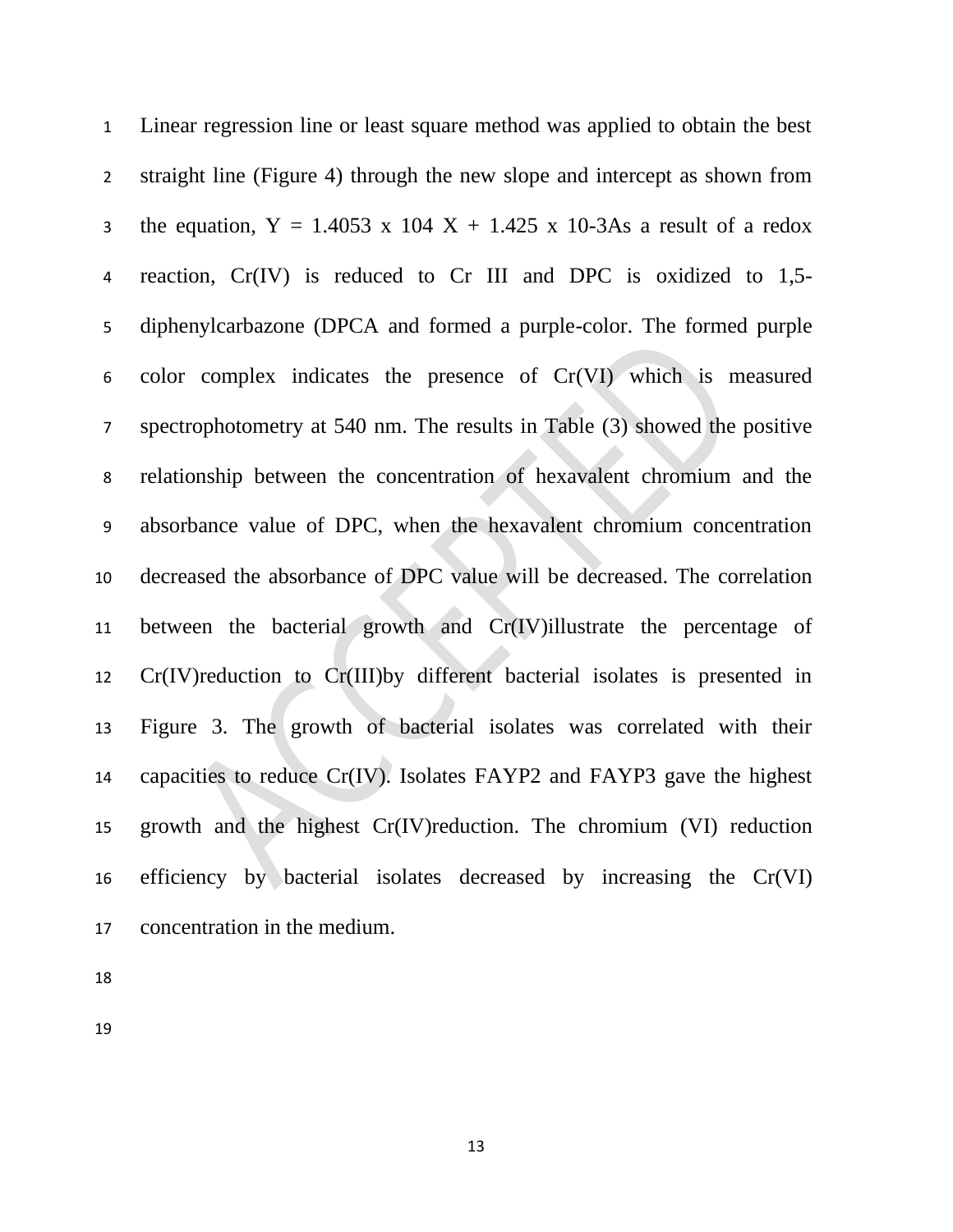# **Molecular identification by isolation of genomic and amplification of 16S-rDNA gene**

 The few morphological characters with limited variations may lead to an overlap and misidentification of the strains, so the morphological and biochemical identification of the isolates were confirmed by molecular identification based on 16S rDNA gene analyses. PCR amplification of 16S rDNA gene of the two isolates of *Pseudomonas* produced a single fragment of 1400 bp by gel electrophoresis that determined compared with the related sequences in Genbank. The representative 16S rDNA gene sequences of *Pseudomonas* strains were chosen for phylogenetic and comparison with other strains. Each sequence after editing was submitted to the GenBank and homology searches were done of all *Pseudomonas* sequence BLAST nucleotide and FASTA programs (National Center for Biotechnology Information (NCBI), USA). Basic Local Alignment Search Tool (BLAST) search results of each sequence giving the closest match to the test sample was used to determine the species of *Pseudomonas* strains.

 The 16S rRNA molecular were published on the NCBI website where BLAST tools and the phylogenetic analysis. Figure 4 and 5 revealed that bacterial isolates FAYP2 and FAYP3 were identified as *Pseudomonas aeruginosa and Pseudomonas zhadogens* respectively. The phylogenetic tree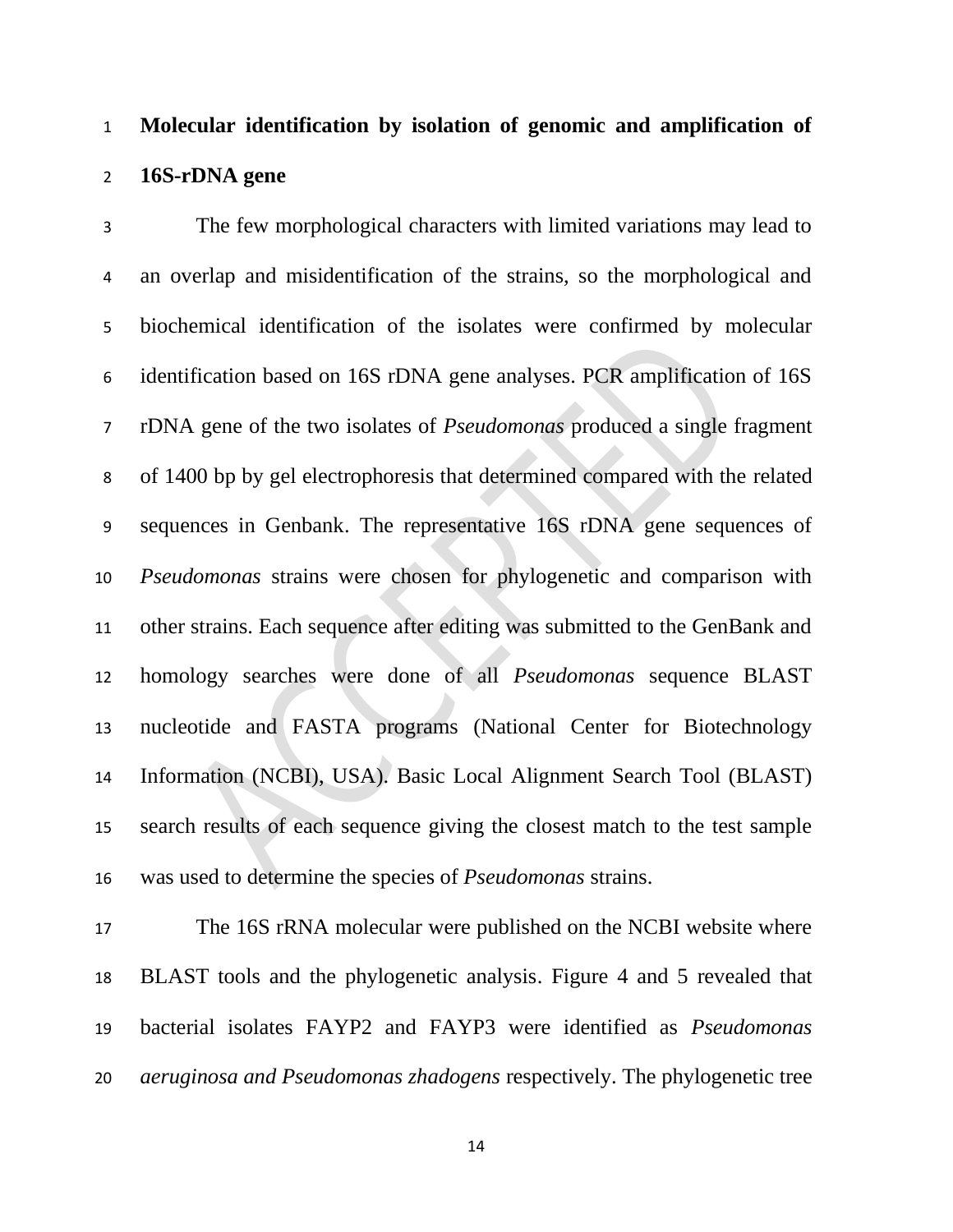obtained by sequence analysis of 16S rDNA of the two isolates of *Pseudomonas* strains and the other sequence of *Pseudomonas* strains that obtained from sequence data banks.

### **Plasmid isolation and curing**

 A plasmid of approximately 2kb in size was detected in the two *pseudomonas* strains. The chromium reduction present was measured before and after plasmid curing and it found 70% and 13.5% respectively, and the reduction percentage was decreased in the curing strains compared with wild type strain (non-cured) and the results indicate that the genes responsible for reduction most located on plasmid DNA.

### **Discussion**

 Bioremediation is the process of ecologically degrading organic wastes under conditions to benign state or levels below regulatory concentration limits. Because microorganisms have enzymes that allow them to reduce the environmental toxins, they are well-suited to the task of contaminant destruction **(**Kumar *et al*., 2011**)**. Bioremediation has the advantage of being a natural process that takes a short amount of time and is an acceptable waste treatment procedure for polluted materials such as soil. Microbes that can decompose the contamination and multiply as a result of its presence (Verma and Jaiswal, 2016). The bio derivative population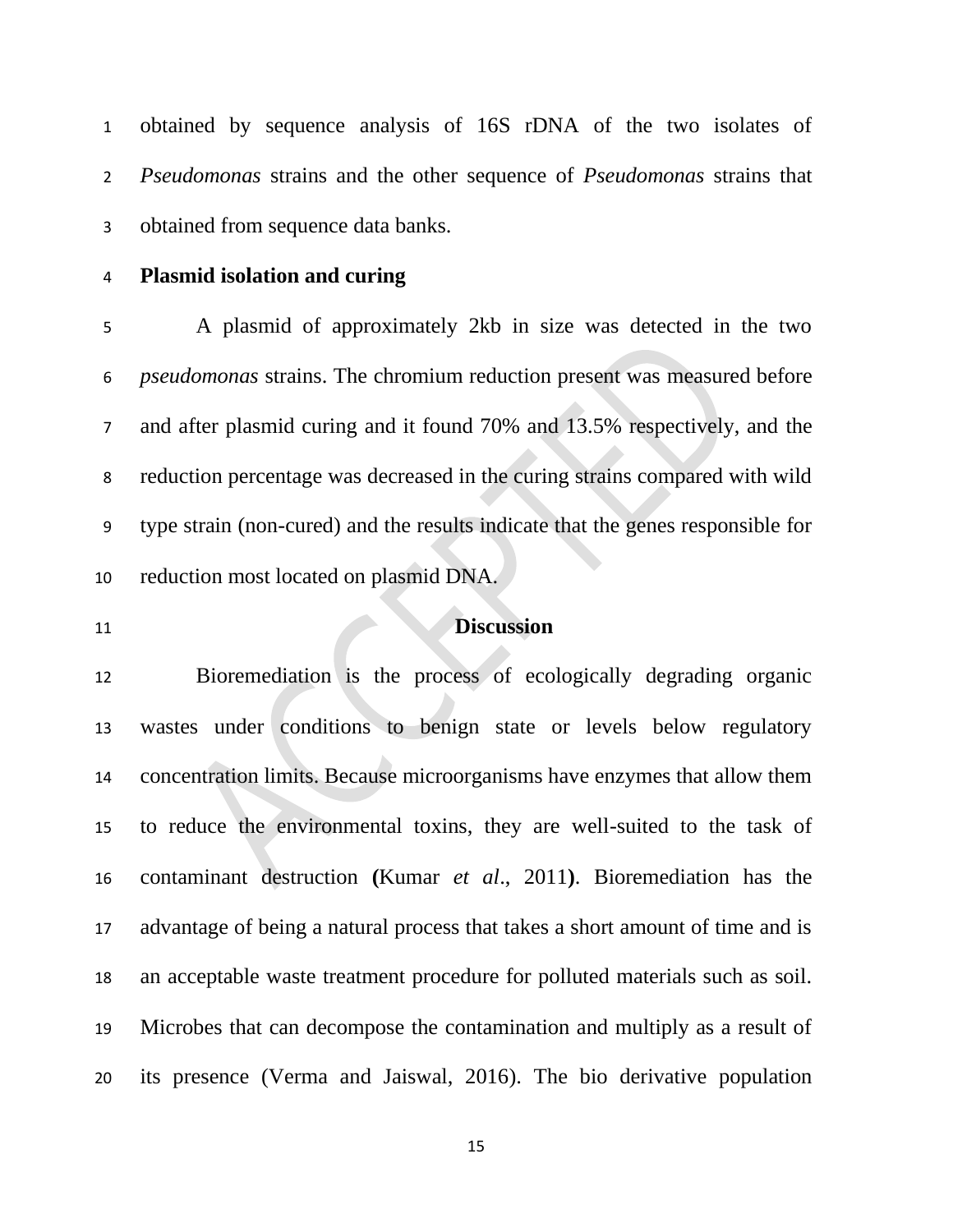decreases as the pollutant is degraded loses less than other conventional ways for hazardous waste cleanup. The effectiveness of bioremediation depends on many factors; including, the chemical nature and concentration of pollutants, the physicochemical characteristics of the environment, and their accessibility to existing microorganisms It also aids in the full elimination of pollutants; many dangerous substances can reconverted into harmless products, and this aspect reduces the possibility of future liability related with the treatment compounds (El Fantroussi and Agathos, 2005). Heavy metals are removed from aqueous solution by bacteria, fungi, ciliates, algae, mosses, macrophysics, and higher plants by a variety of methods rapping into cellular capsules, precipitation and oxidation-reduction events, as well as the production of protein-DNA adducts are all part of the biological response to metals (Montagnolli, *et al*., 2015).

 Chromium (VI) is one of the major pollutants released from tannery industry; dyes and textile industry waste effluents and were highly toxic and carcinogenic in nature. Hexavalent chromium Cr(VI) is associated with various forms of cancer particularly pancreatic cancers (Alguacil *et al.,* 2004) and respiratory tract (Kuo *et al.,* 2006). In the present investigation, twelve chromium tolerant isolates were isolated and their chromium tolerance limits was determined. Out of these five isolates have been found potential tolerant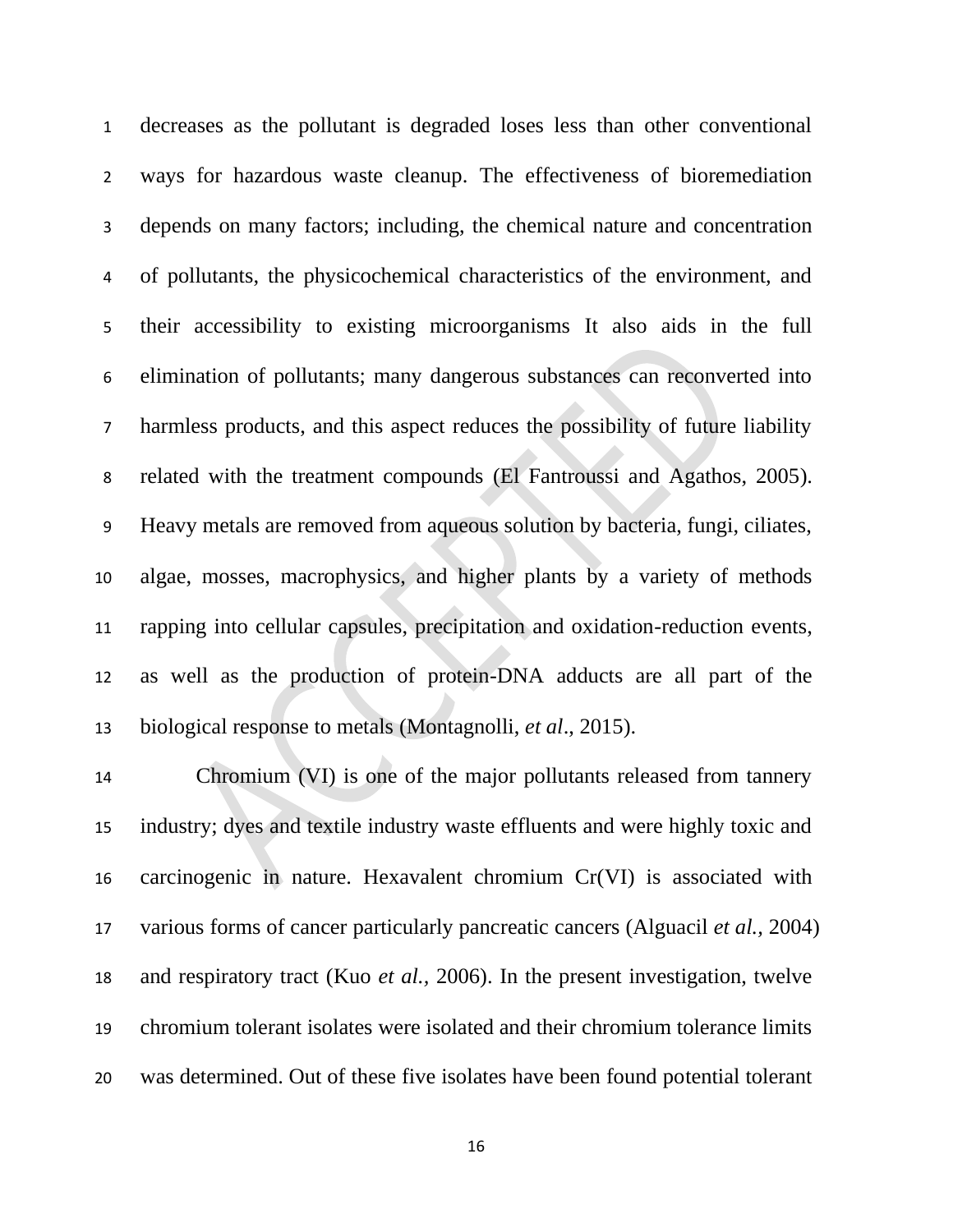to elevated chromium concentration of up to 600µg/ml. The chromium tolerant microorganisms were identified as *pseudomonas* in accordance with the Berge's manual of determinative bacteriology.

 During the present investigation two isolates were selected FAYP2 and FAYP3 according to their highly resistant to chromium at a concentration of 500 and 600μg/mL, respectively. Chromium (VI) is a common pollutant introduced into natural waters from a variety of industrial effluents and its removal by reduction has been well documented (Pattanapipitpaisal *et al*., 2002; Sultan and Hasnain, 2003). In the present study both selected isolates FAYP2 and FAYP3 could reduce Cr (VI) (100 μg/mL) 70% and 60% from the medium after 96 h, respectively. One potential method is microbial catalyzed reduction of Cr(VI) to Cr(III), which was first reported with *Pseudomonas* spp. (Romanenko and Koren'Ken, 1977). Since then, significant progress has been made towards understanding the processes controlling enzymatic reduction of Cr (VI) in Gram-negative bacteria, especially those belonging to the genus *Pseudomonas* (Chardin e*t al.,* 2003).

 Studies developed by Park *et al.* (2005) suggested that Cr(VI) can be reduced to Cr(III) by the biomass through two different mechanisms: in the first mechanism, Cr(VI) is directly reduced to Cr(III) in the aqueous phase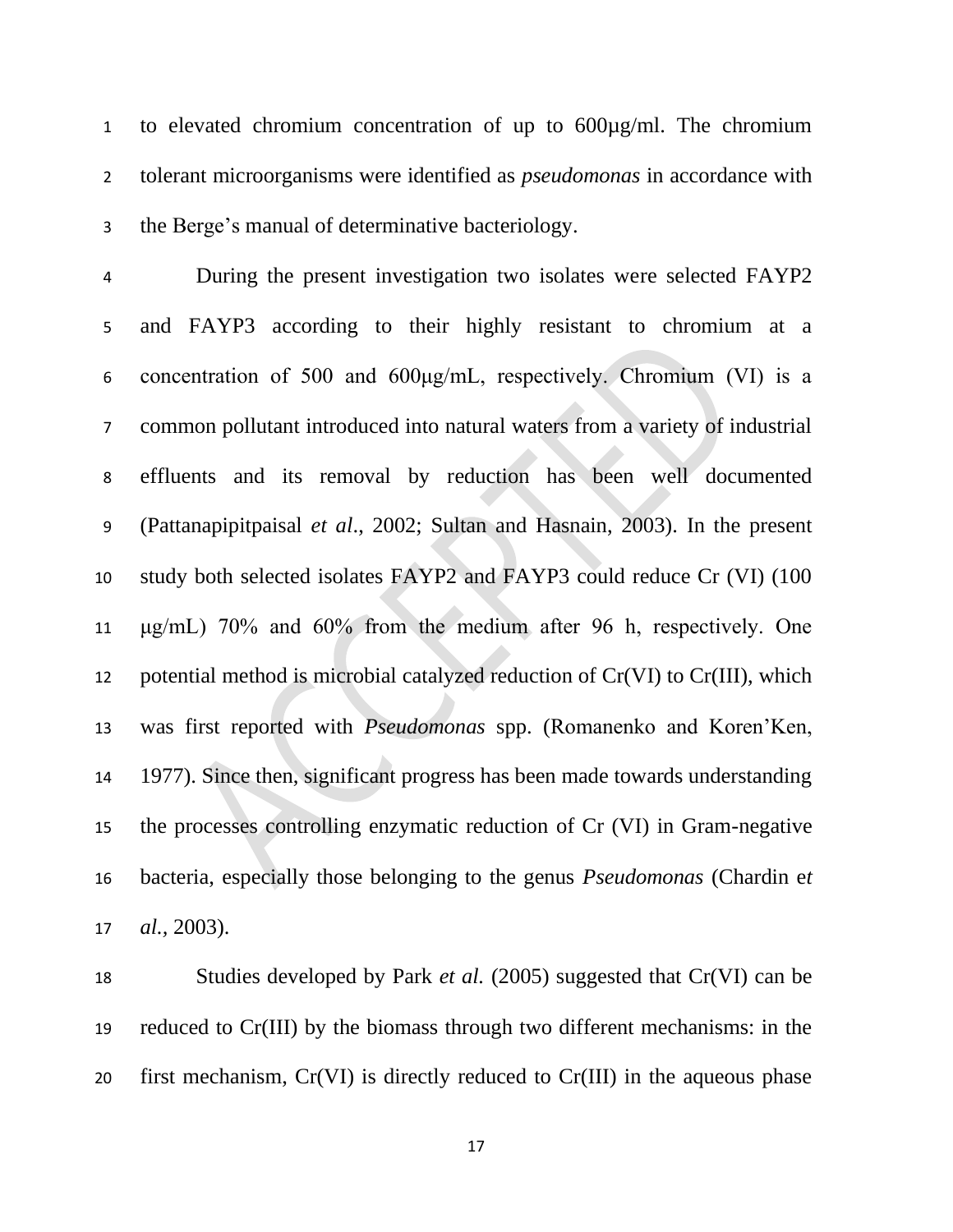by contact with the electron-donor groups of the biomass, and the second mechanism consists of three steps: (1) binding of anionic Cr(VI) ion species to the positively charged groups present on the biomass surface; (2) 4 reduction of Cr(VI) to Cr(III) by adjacent electron-donor groups; and (3) release of the Cr(III) ions into the aqueous phase due to electronic repulsion between the positively charged groups on the cells surface and the Cr(III) ions, or the complexion of the Cr(III) with adjacent groups capable of Cr- binding. The ability to reduce Cr (VI) and to resist high Cr (VI) concentrations were found to be independent properties of bacteria especially *Pseudomonas* sp. The Cr (VI) reduction of the isolates was expressed as Cr (VI) and Cr(III) concentrations in the medium. *P. aeruginosa* and *P. stutzeri* isolates were exposed to 10 mg/L chromium for 48 h in AMM medium (Christl *et al.,* 2012).

 The bacterial isolates were then characterized by morphological, biochemical tests, multiple heavy metal resistance capacity, MIC and comparative heavy metal degradation capacity. Depending on gram staining, two isolates (FAYP2 and FAYP3) were identified as gram-negative based on their morphological and biochemical characterization. These isolates were further subjected for the phylogenetic analysis by 16S rRNA gene analysis. Thus based on the 16S r RNA analysis the two strains were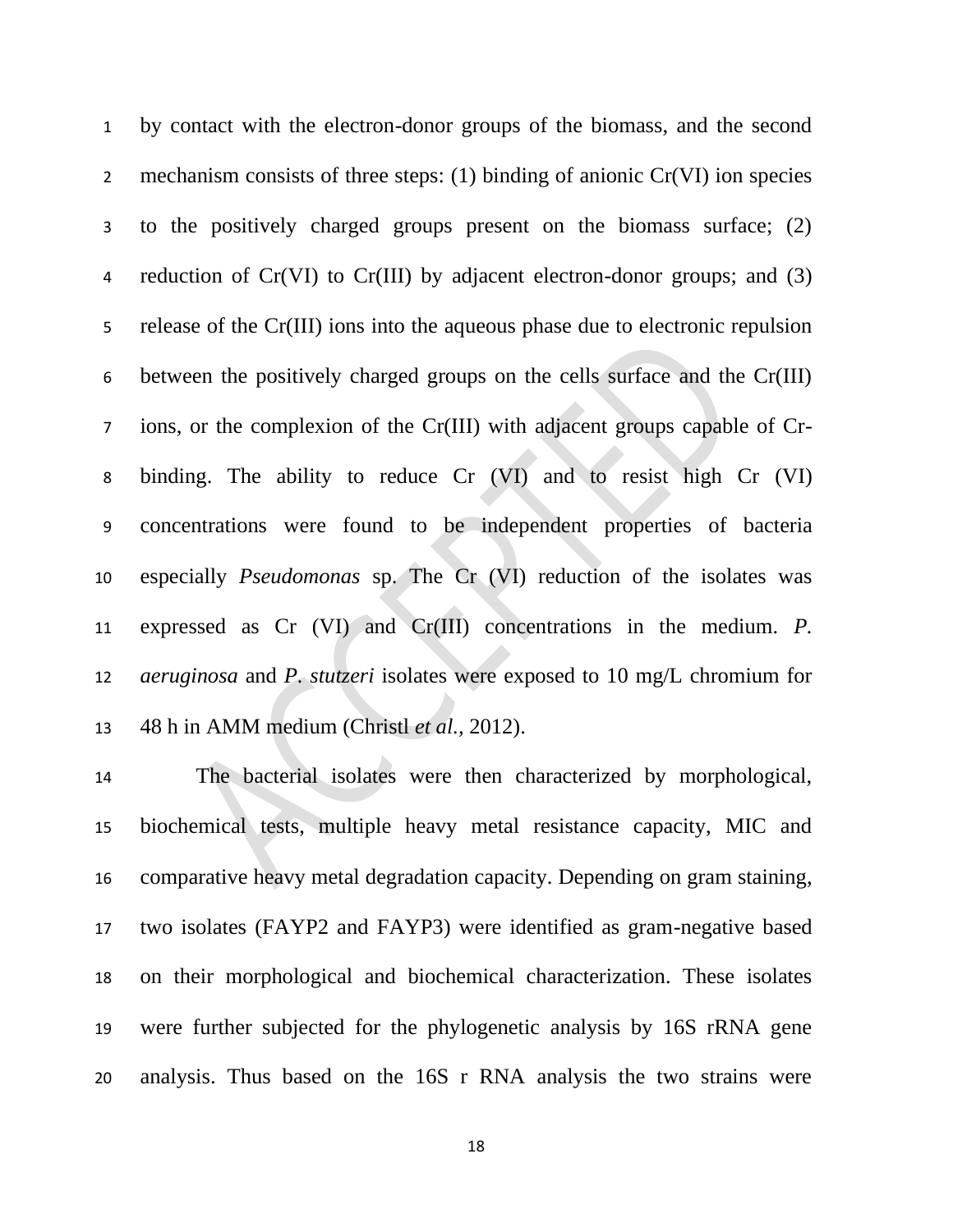identified as follows: FAYP2- *Pseudomonas areuginosa* and FAYP3- *Pseudomonas zhadogens* However, when the sequences were subjected to BLAST search, this FAYP2 and FSYP3 shows a sequence homology of 99 % with *Pseudomonas areuginosa* and *Pseudomonas zhadogens,* respectively*.*

 Relative effects of bacterial growth in presence of chromium in different concentrations (100–1200 µg/ml) were studied and it was observed that bacterial growth is concentration dependent, since it showed decreasing optical density in accordance with the increasing chromium concentration. Minimum inhibitory concentration (MIC) is the lowest concentration at which the isolate is completely suppressed (as demonstrated by the absence of visible bacterial growth) is recorded. In this study the MICs for the isolates FAYP2 and FAYP3 was found to 600µg/mL. Khare *et al.* (1997) have reported that due to stress, 50% of the bacterial population of the tannery sediment consisted of *Pseudomonas*, indicating that the stress factors present in the tannery waste had reduced the species diversity considerably. The *Pseudomonas* populations which were present in the tannery sediment tolerated a concentration up to 50 mg Cr VI/l. At a higher concentration of 150 mg Cr VI /l, 80% of the *Pseudomonas* population was inhibited (Khare *et al.,* 1997).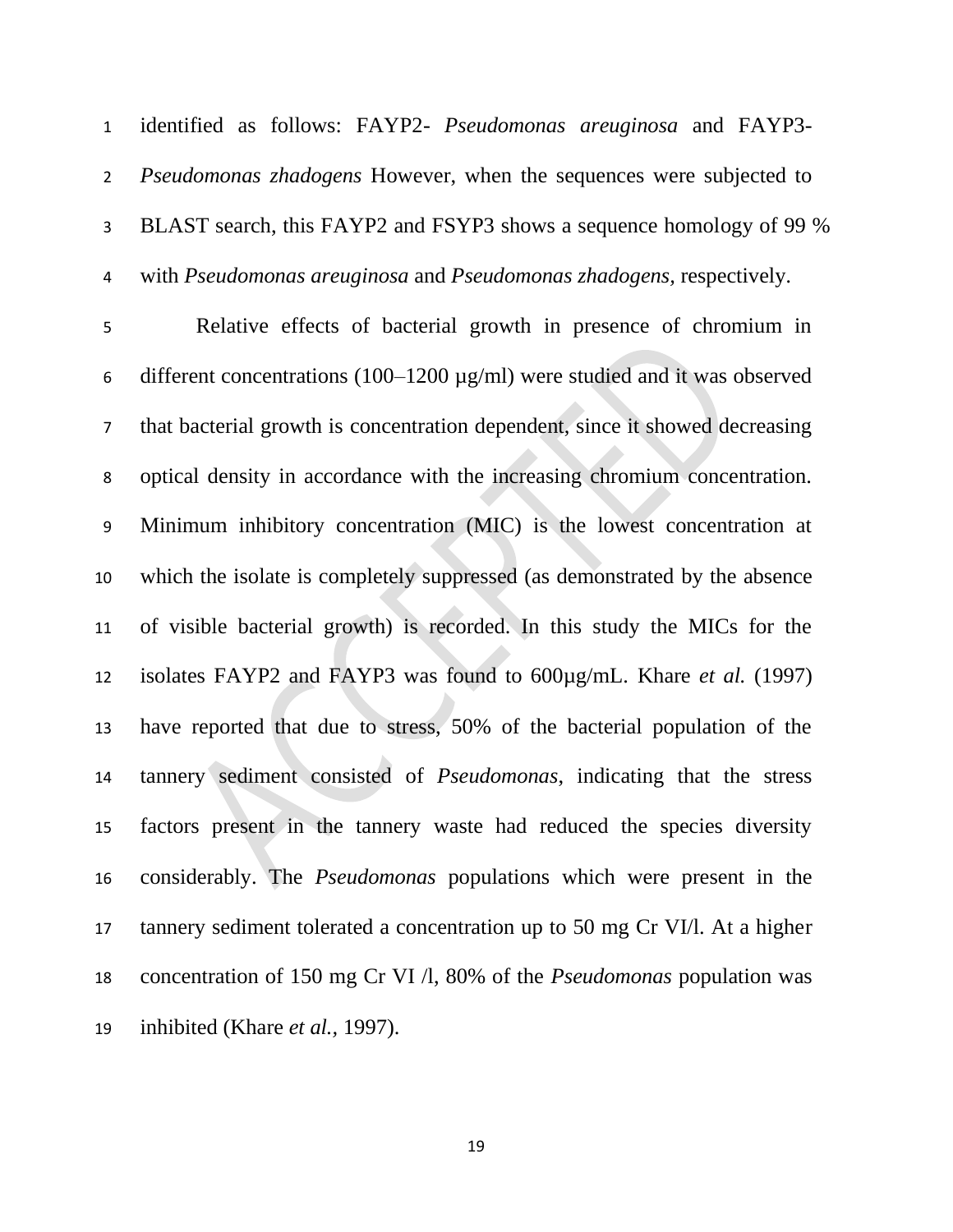Bacterial plasmids encode resistance systems for toxic metal ions are inherited by plasmids in several species of bacteria especially *Pseudomonas syringae* and *E. coli* and documented by several authors (Brown et al., 1995,; Williams et al., 1993 and Silver et al., 1993). Virender *et al*. (2010) showed heavy metal resistance capacity either plasmid mediated or chromosomal DNA mediated. For determination of genetic basis for metal resistance, plasmid profiling is important. Plasmid DNA extraction of two bacterial isolates having biodegradation capacity was assessed to understand whether their chromium resistance capacity is plasmid DNA or chromosomal DNA mediated. In our study, the selected isolates FAYP2 and FAYP3 showed plasmid DNA. In bacteria, the heavy metal resistant genes are located either on the bacterial chromosome or in the plasmids or on both (Nies and Brown, 1997). According to Malik (2004), Cd and Cr resistant genes are present in plasmid DNA but Pb resistance gene is located on chromosomal DNA of *Enterobacteria*.

 In many studies, loss of plasmid completely disrupted tolerance to heavy metals. The *pseudomonas* spp*.* investigated in the current study also harbors a plasmid and the curing of this plasmid was caused partially inhibition of chromium tolerance. Rather chromium tolerance efficiency of the plasmid cured cells was decreased as compared to the wild-type cells.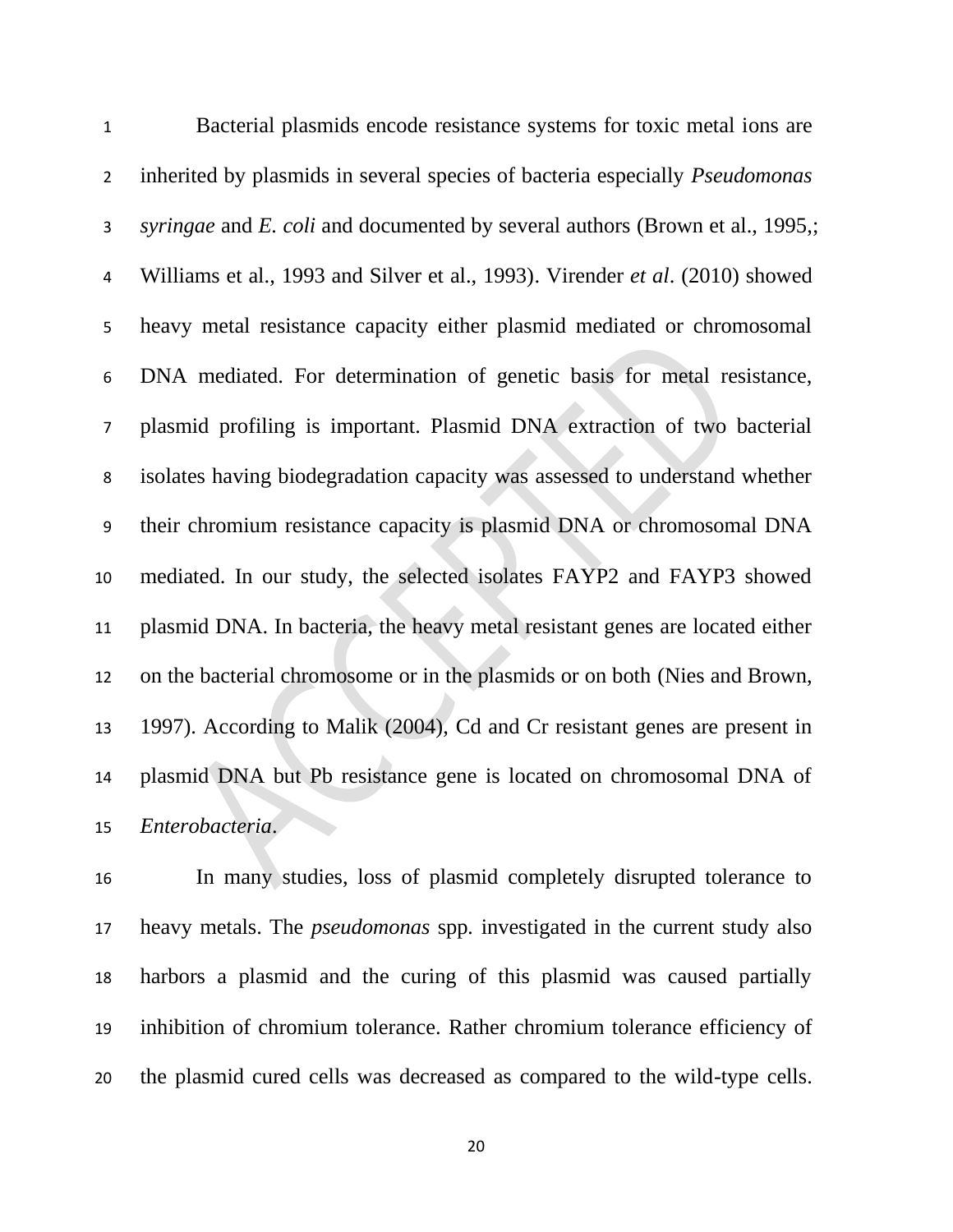This suggests that in this *pseudomonas* genes associated with chromium tolerance are distributed on both chromosomes and plasmids (Edward and Selvam, 2009).

### **Conclusion**

 In conclusion, the heavy metal degrading potentiality of samples taken from tannery industrial settings in three polluted locations was examined in this study. Two bacterial isolates were isolated from those samples; the isolates were tested for chromium Cr IV resistance capability and growth curve analysis. The isolates were identified as *pseudomonas* spp. based on several biochemical characterization assays. Our results support the idea that the bacterial isolates FAYP2 and FAYP3 have high bioremediation potential and might be exploited to develop bioremediation agents to detoxify tannery effluents in industrial waste waters.

### **Conflicts of Interest**

The authors declare no potential conflict of interest

# **REFEREBCES** Ahluwalia SS, Goyal D. 2007. Microbial and plant derived biomass for removal of heavy metals from wastewater. Bioresour technol 98: 2243-2257.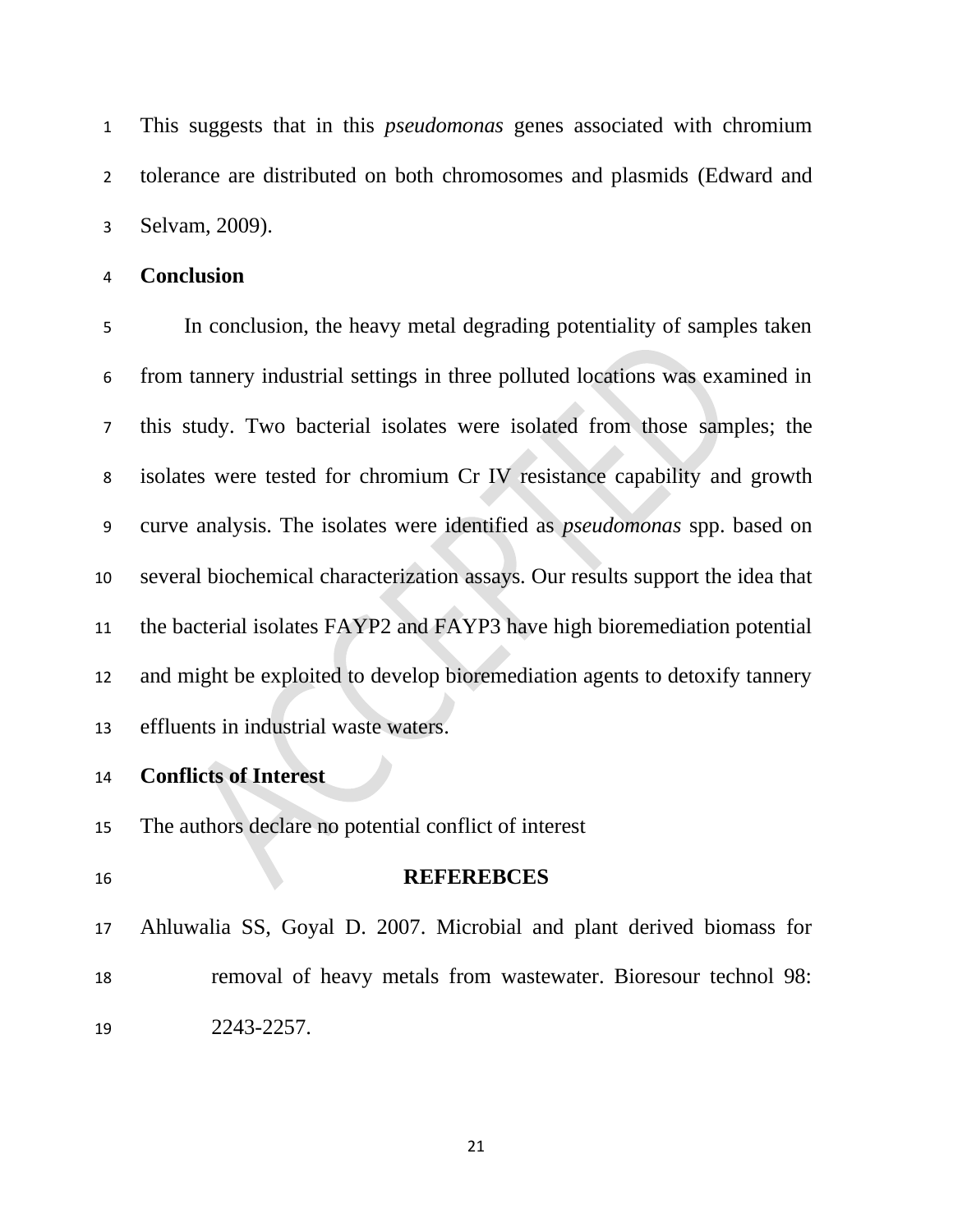| $\mathbf{1}$   | Alguacil FJ, Alonso M, Lozano LJ. 2004. Chromium (III) recovery from      |  |  |  |  |  |
|----------------|---------------------------------------------------------------------------|--|--|--|--|--|
| $\overline{2}$ | waste acid solution by ion exchange processing using Amberlite-IR         |  |  |  |  |  |
| 3              | continuous ion exchange<br>120<br>resin:<br>batch and<br>modeling.        |  |  |  |  |  |
| 4              | Chemosphere 57: 789-793.                                                  |  |  |  |  |  |
| 5              | APHA. 1989. Standard Methods for the Examination of Water and             |  |  |  |  |  |
| 6              | Wastewater $(18th$ ed.). Washington DC.                                   |  |  |  |  |  |
| $\overline{7}$ | Avishai BD, Charles E, Davidson. 2014. Estimation method for serial       |  |  |  |  |  |
| 8              | dilution experiments. Journal of Microbiological Methods, 107, 214-       |  |  |  |  |  |
| 9              | 221, ISSN 0167-7012.                                                      |  |  |  |  |  |
| 10             | Brown NL, Barrett SR, Camakaris J. 1995. Molecular genetics and transport |  |  |  |  |  |
| 11             | analysis of the copper resistance determinant (pco) from Escherichia      |  |  |  |  |  |
| 12             | coli plasmid pRJ1004. Mol Microbiol 17:1153-1166.                         |  |  |  |  |  |
| 13             | Bruins MR, Kapil S, Oechme FW. 2000. Microbial resistance to              |  |  |  |  |  |
| 14             | metallothionein in the environment. J. Environ. Microbiol $45(1)$ :       |  |  |  |  |  |
| 15             | 351-364.                                                                  |  |  |  |  |  |
| 16             | Calomiris J, Armstrong L. Seidler J. 1994. Association of metal tolerance |  |  |  |  |  |
| 17             | with multiple antibiotic resistances of bacteria isolated from drinking   |  |  |  |  |  |
| 18             | water.Journal of Applied Environmental and Microbiology 47(6):            |  |  |  |  |  |
| 19             | 1238-1242.                                                                |  |  |  |  |  |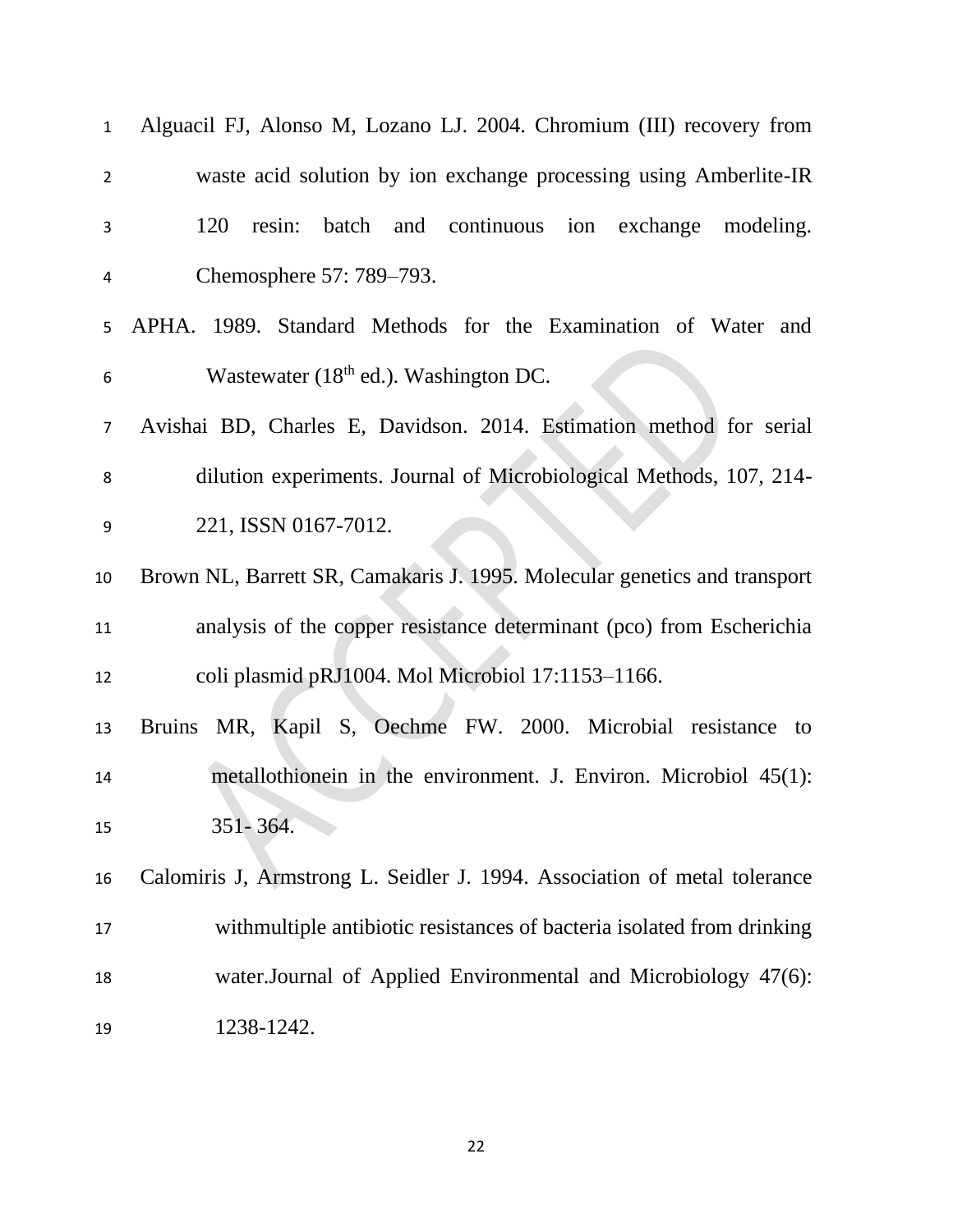| $\mathbf{1}$     | Chardin B, Giudici-Orticoni MT, De Luca G, Guigliarelli B, Bruschi        |  |  |  |  |  |
|------------------|---------------------------------------------------------------------------|--|--|--|--|--|
| $\overline{2}$   | M.2003. Hydrogenases in sulfate-reducing bacteria function as             |  |  |  |  |  |
| 3                | chromium reductase. Applied Microbiology and Biotechnology 63:            |  |  |  |  |  |
| 4                | $315 - 321.$                                                              |  |  |  |  |  |
| 5                | Christl M, Imseng E, Tatti J, Frommer C, Viti L, Giovannetti R,           |  |  |  |  |  |
| 6                | Kretzschmar R. 2012. Aerobic reduction of chromium (VI) by                |  |  |  |  |  |
| 7                | Pseudomonas corrugata: influence of metabolism and fate of reduced        |  |  |  |  |  |
| 8                | chromium, Geomicrobiol J 29: 173-185.                                     |  |  |  |  |  |
| $\boldsymbol{9}$ | Edward Raja C and Selvam GS. 2009. Plasmid profile and curing analysis of |  |  |  |  |  |
| 10               | Pseudomonas aeruginosaas metal resistant. Int J Environ Sci Tech 6        |  |  |  |  |  |
| 11               | $(2): 259-266.$                                                           |  |  |  |  |  |
| 12               | El Fantroussi S and Agathos SN. 2005. Is bioaugmentation a feasible       |  |  |  |  |  |
| 13               | strategy for pollutant removal and site remediation? Current Opinion      |  |  |  |  |  |
| 14               | in Microbiology 8: 268-275.                                               |  |  |  |  |  |
| 15               | Ghani A. 2011. Effect of chromium toxicity on growth, chlorophyll and     |  |  |  |  |  |
| 16               | some mineral nutrients of <i>Brassica juncea</i> L. Egyptian Acad J Biol  |  |  |  |  |  |
| 17               | Sci $2(1)$ : 9-15.                                                        |  |  |  |  |  |
| 18               | Jacobs JA, Testa SM. 2005. Overview of chromium(VI) in the environment:   |  |  |  |  |  |
| 19               | background and history. In: Guertin, J.; Jacobs, JA.; Avakian, CP.,       |  |  |  |  |  |
| 20               | editors. Chromium (VI) Handbook. Boca Raton, Fl: CRC Press, 1-22.         |  |  |  |  |  |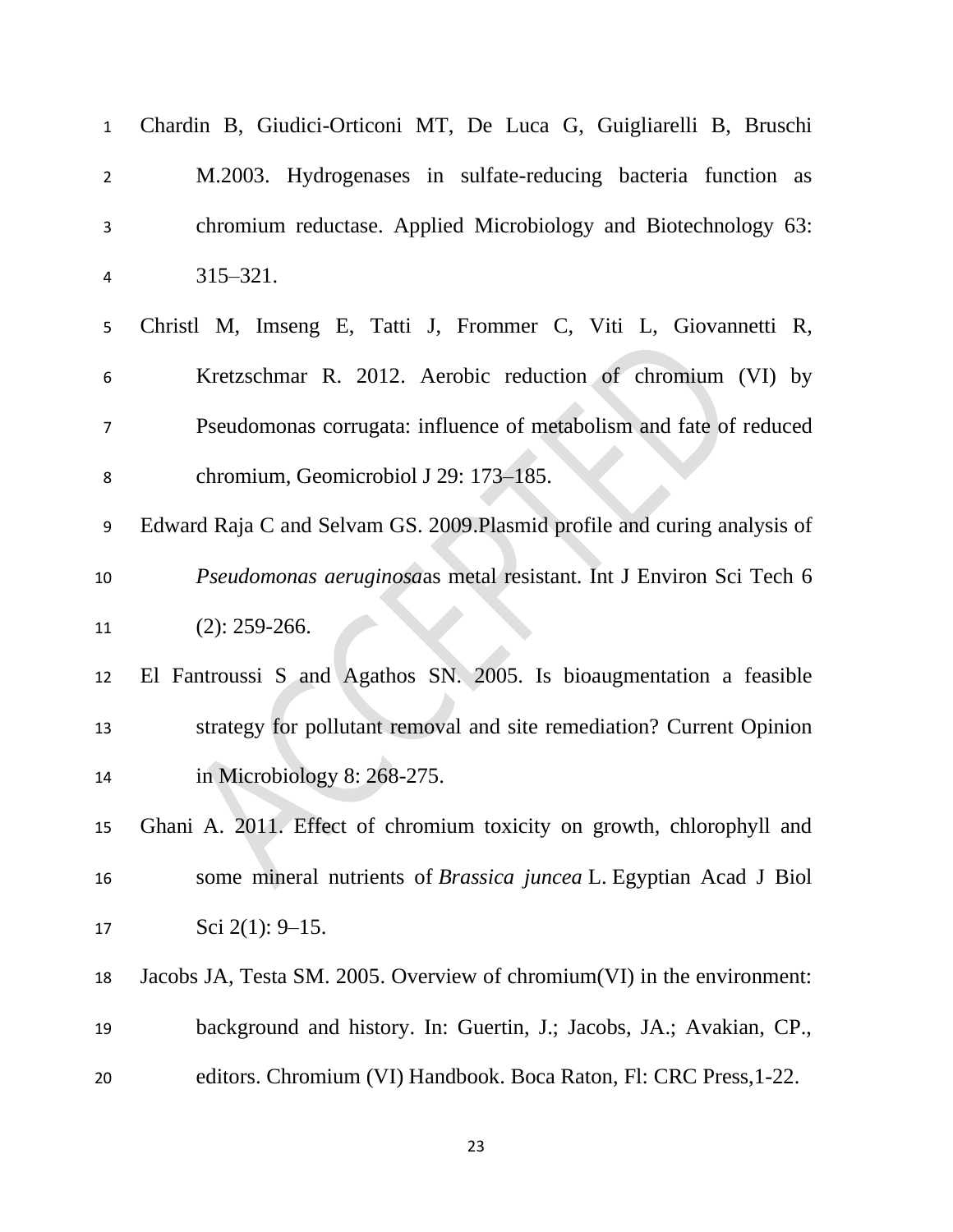| $\mathbf{1}$   | Jessica B, Emmanuel S, Renald B. 2020. Heavy metal pollution in the             |
|----------------|---------------------------------------------------------------------------------|
| $\overline{2}$ | environment and their toxicological effects on humans. Heliyon, (6):            |
| 3              | e04691.                                                                         |
| 4              | Khare S, Ganguli A, Tripathi AK.1997. Responses of Pseudomonas                  |
| 5              | <i>aeruginosa</i> to chromium stress. Eur J Soil Biol 33(3):153–158.            |
| 6              | Kumar A, Bisht BS, Joshi VD, Dhewa T. 2011. Review on Bioremediation            |
| $\overline{7}$ | of Polluted Environment: A Management Tool. International journal               |
| 8              | of environmental sciences 1: 1079-1093.                                         |
| 9              | Kuo S, Lai MS, Lin CW.2006. Influence of solution acidity and CaCl <sub>2</sub> |
| 10             | concentration on the removal of heavy metals from metal-                        |
| 11             | contaminated rice soils. Environmental Pollution 144: 918-925.                  |
| 12             | Lee SY, Yim KS, Chang HN, Chang YK .1994. Construction of plasmids,             |
| 13             | estimation of plasmid stability, and use of stable plasmids for the             |
| 14             | production of poly(3-hydroxybutyric acid) by recombinant                        |
| 15             | Escherichia coli. J Biotechnol 32: 203-211.                                     |
| 16             | Mohanty M, Kumar P. 2013. Effect of ionic and chelate assisted hexavalent       |
| 17             | chromium on mung bean seedlings (Vigna Radiata 1. Wilczek. Var                  |
| 18             | k-851) during seedling growth. JSPB $9(2):232-241$ .                            |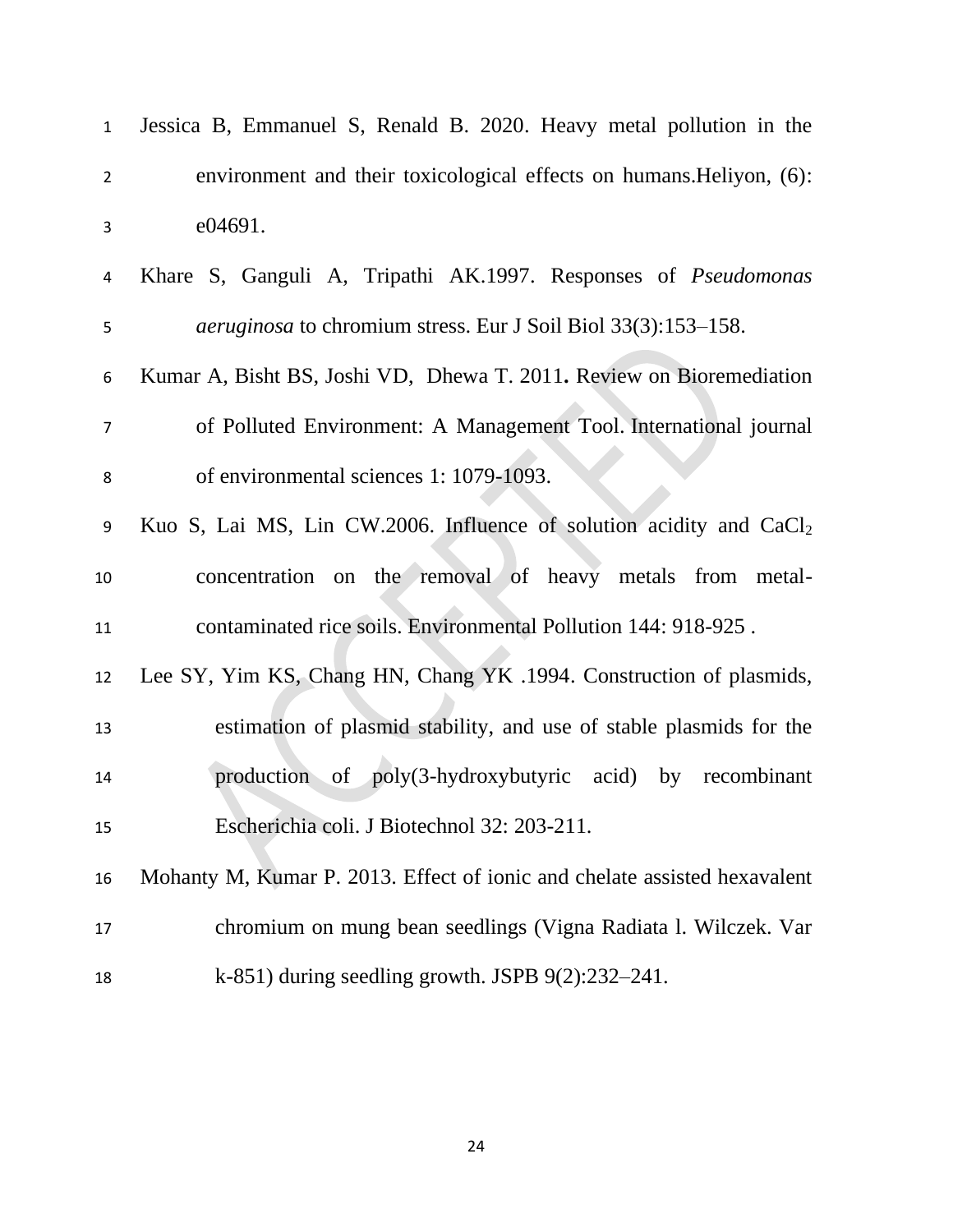| $\mathbf{1}$   | Montagnolli RN, Matos Lopes PR, Bidoia ED. 2015. Assessing Bacillus       |
|----------------|---------------------------------------------------------------------------|
| $\overline{2}$ | subtilisbiosurfactant effects on the biodegradation of petroleum          |
| 3              | products. Environ. Monit. Assess 187: 1-17.                               |
| 4              | Nies, DH, Brown NL. 1997. Two component systems in regulation of heavy    |
| 5              | metal resistance. In: Silver, S., Walden, W., (Eds), Metal ions in gene   |
| 6              | regulation. New York, pp. 77–103.                                         |
| $\overline{7}$ | Onchoke KK, Sasu SI. 2016. Determination of Hexavalent Chromium           |
| 8              | (Cr(VI)) Concentrations via Ion Chromatography and UV-Vis                 |
| 9              | Spectrophotometry in Samples Collected from Nacogdoches                   |
| 10             | Wastewater Treatment Plant, East Texas (USA) Adv. Environ.                |
| 11             | Chem, 3468635.                                                            |
| 12             | Park D, Yun YS, Park JM. 2005. Studies on hexavalent chromium             |
| 13             | biosorption by chemically-treated biomass of Ecklonia sp.,                |
| 14             | Chemosphere 60:1356-1364                                                  |
| 15             | Pattanapipitpaisal P, Mabbett AN, Finlay JA, Beswick A J, Paterson-Beedle |
| 16             | M. Essa A. 2002. Reduction of Cr(VI) and bioaccumulation of               |
| 17             | chromium by Gram-positive and Gram-negative microorganisms not            |
| 18             | previously exposed to Cr-stress. Environmental Technology 23: 731–        |
| 19             | 745.                                                                      |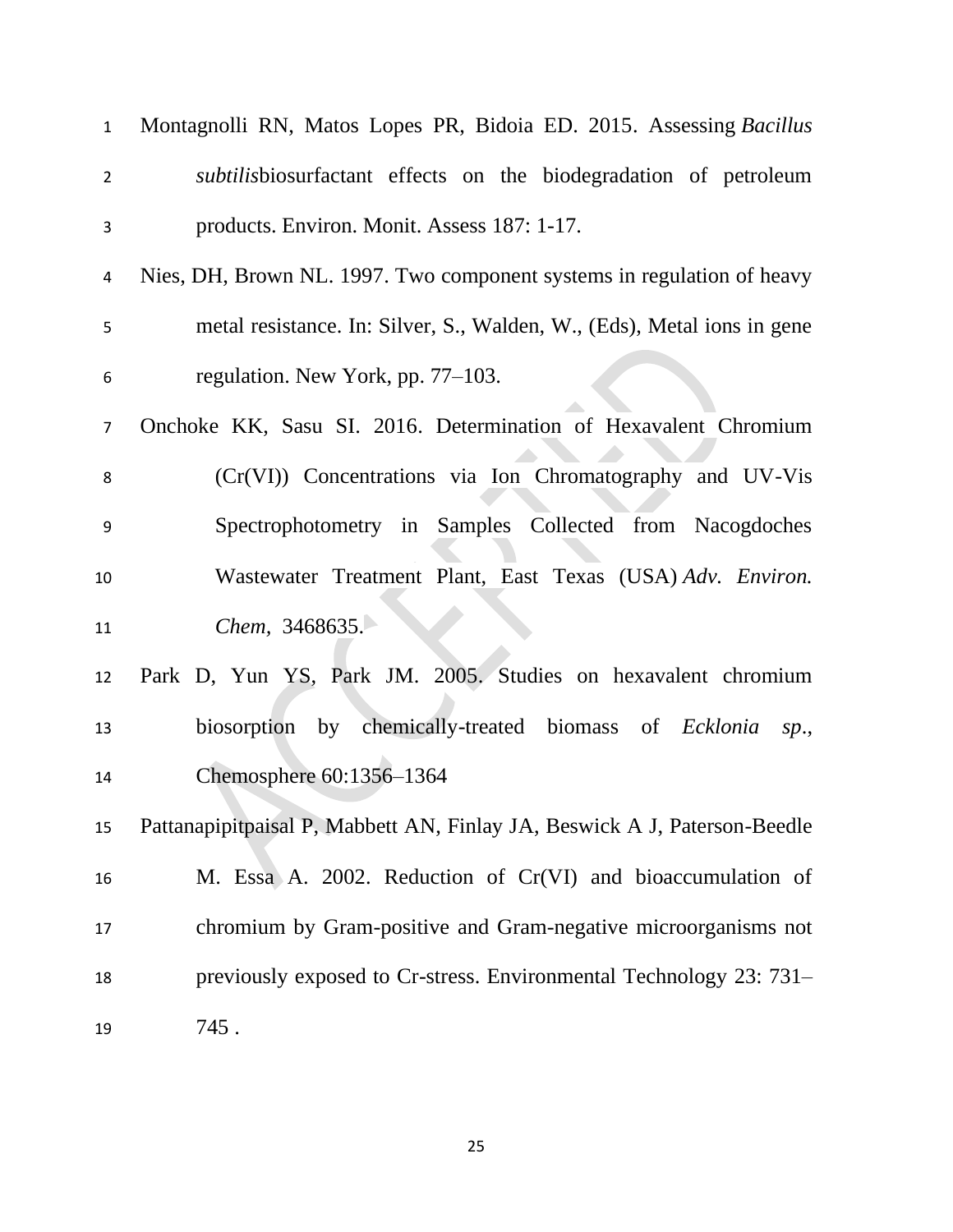| $\mathbf{1}$   | Poornima K, karthik L, Swadhini SP, Mythili S, Sathiavelu A. 2010.         |  |  |  |  |
|----------------|----------------------------------------------------------------------------|--|--|--|--|
| $\overline{2}$ | Degradation of chromium by using a novel strains of pseudomonas            |  |  |  |  |
| 3              | species. J Microbial Biochem Technology 2(4): 095-099.                     |  |  |  |  |
| 4              | Romanenko VI and Koren'Ken VN 1977. A pure culture of bacteria             |  |  |  |  |
| 5              | utilizing chromates and bichromates as hydrogen acceptors in growth        |  |  |  |  |
| 6              | under anaerobic conditions. Mikrobiologiya 46: 414–417.                    |  |  |  |  |
| $\overline{7}$ | Shakibaie MR, Jalilzadeh KA, Yamakanamardi SM. 2009. Horizontal            |  |  |  |  |
| 8              | transfer of antibiotic resistance genes among gram negative bacteria       |  |  |  |  |
| 9              | in sewage and lake water and influence of some physico-chemical            |  |  |  |  |
| 10             | parameters of water on conjugation process. Environmental Biology          |  |  |  |  |
| 11             | $30:45-49.$                                                                |  |  |  |  |
| 12             | Silver S, Lee BO, Brown NL. 1993. Bacterial plasmid resistances to copper, |  |  |  |  |
| 13             | cadmium and zinc. In Chemistry of copper and zinc Triads. The              |  |  |  |  |
| 14             | Royal Soc Chem: 33-53.                                                     |  |  |  |  |
| 15             | Srinath T, Garg S, Ramteke K. 2002. Chromium VI accumulation by            |  |  |  |  |
| 16             | Bacillus circulans: Effect of growth conditions. Indian J. Microbiol       |  |  |  |  |
| 17             | 42: 141-146.                                                               |  |  |  |  |
| 18             | Sultan S and Hasanein S. 2002. Pseudomonad Strains Exhibiting High Level   |  |  |  |  |
| 19             | Cr(VI) Resistance and Cr(VI) Detoxification Potential. Bulletin of         |  |  |  |  |
| 20             | Environmental Contamination and Toxicology 71(3): 473-80.                  |  |  |  |  |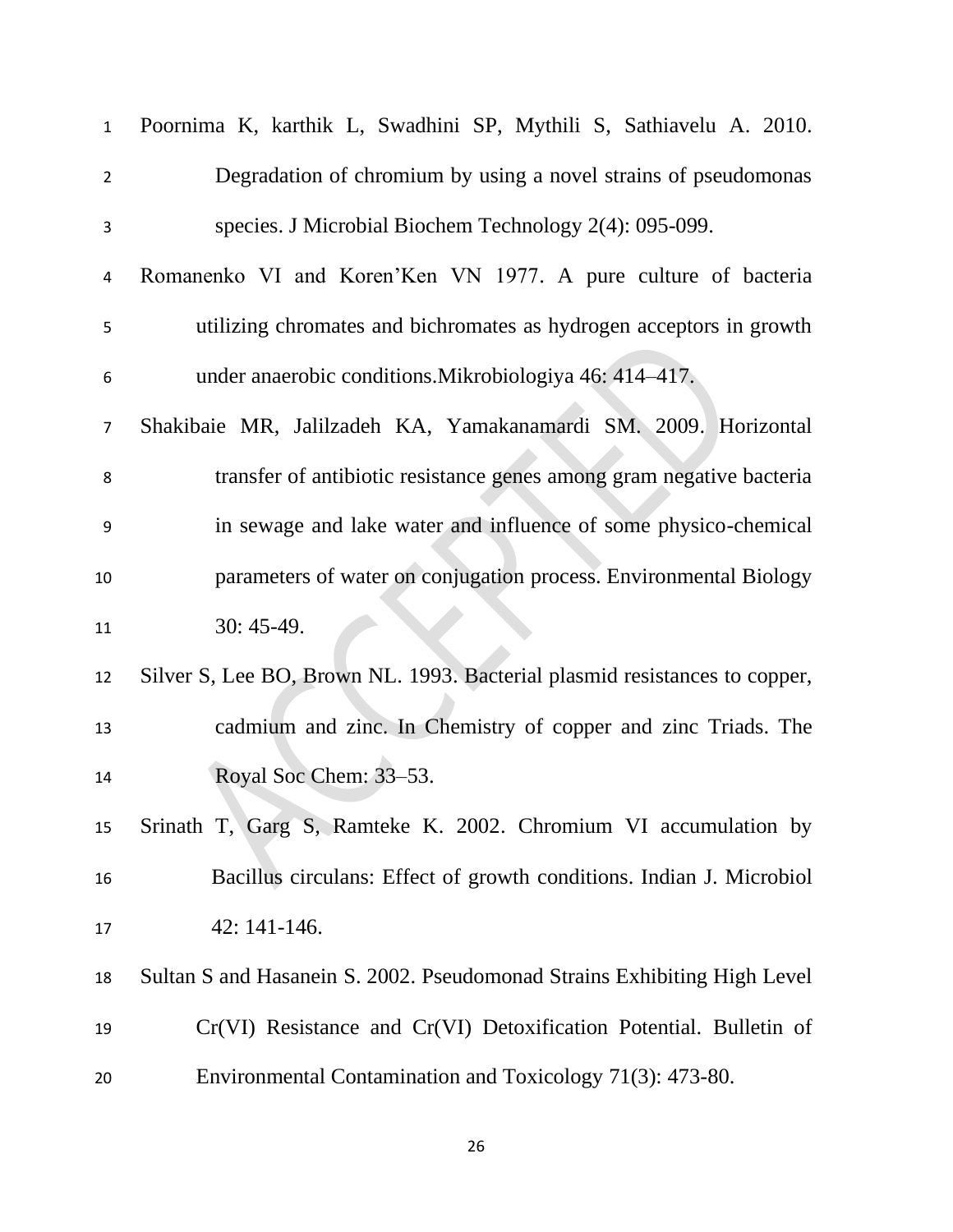| $\mathbf{1}$   | Tillett D and Neilan BA. 2000. Xanthogenate nucleic acid isolation from  |
|----------------|--------------------------------------------------------------------------|
| $\overline{2}$ | cultured and environmental cyanobacteria. Journal of Phycology 36:       |
| 3              | $251 - 258.$                                                             |
| 4              | Verma JP and Jaiswal DK. 2016. Book review: Advances in biodegradation   |
| 5              | and bioremediation of industrial waste. Frontiers in Microbiology 6:1-   |
| 6              | 2.                                                                       |
| $\overline{7}$ | Virender S, Chauhan PK, Kanta R, Tejpal D, Vinod K. 2010 .Isolation and  |
| 8              | characterization of Pseudomonas<br>resistant<br>heavy<br>to<br>metals    |
| 9              | contaminants. Int J Pharm Sci Rev Res 3 (2): 164-167.                    |
| 10             | Williams IR, Morgan AG, Rouch DA.1993. Copper resistant enteric bacteria |
| 11             | from United Kingdom and Australian piggeries. Appl Environ               |
| 12             | Microbial 59:2531-2537.                                                  |
| 13             | Wolińska A, Stępniewska Z, Włosek R. 2013. The influence of old leather  |
| 14             | tannery district on chromium contamination of soils, water and           |
| 15             | plants. Nat Sci 5(2A): 253–258.                                          |
| 16             | Zayed AM, Terry N. 2003. Chromium in the environment: factors affecting  |
| 17             | biological remediation. Plant Soil 249(1):139-156.                       |
| 18             |                                                                          |
| 19             |                                                                          |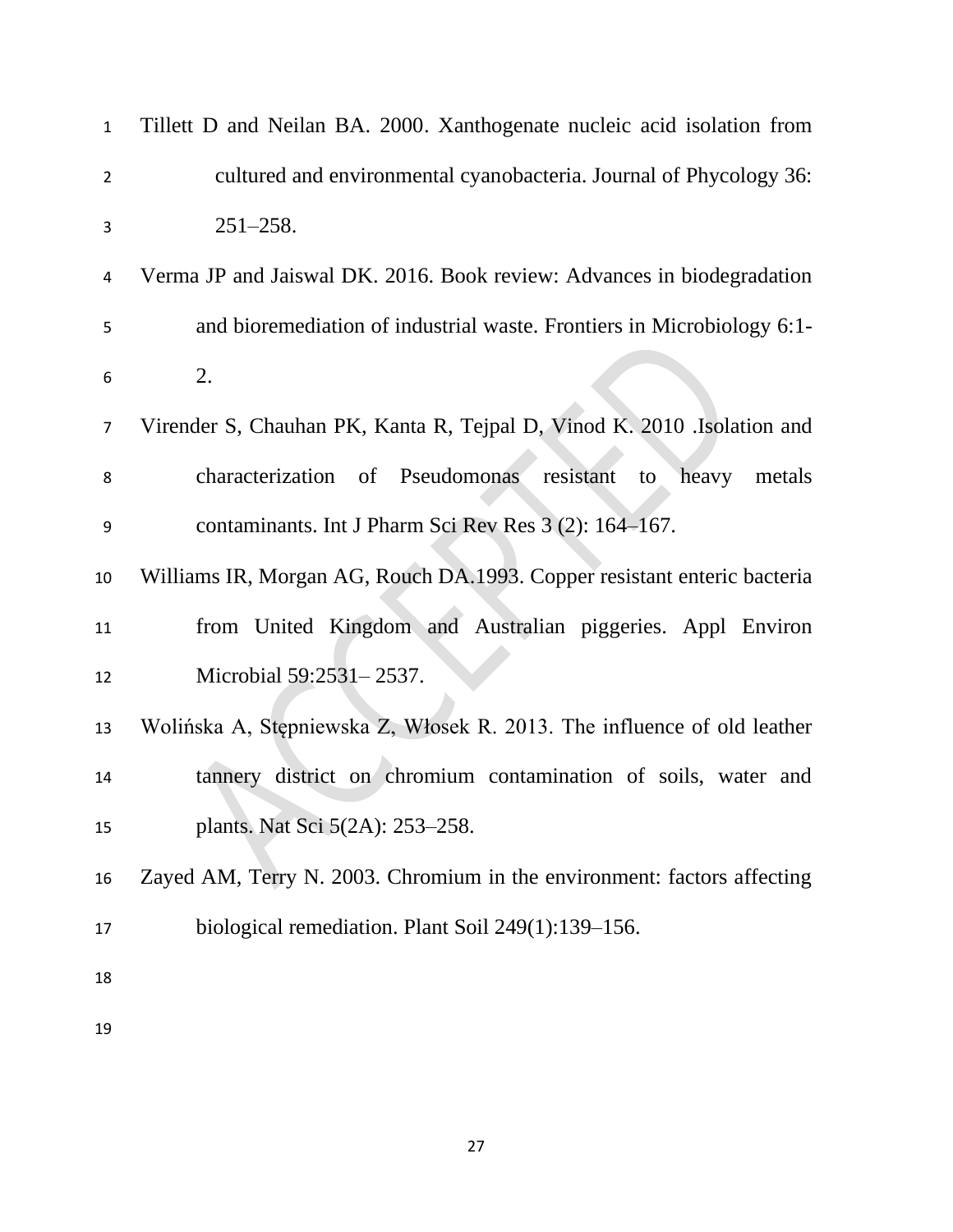Table 1. Percentage of Cr VI reduction by representative of bacterial isolates

| N <sub>o</sub> | Isolates code | Cr VI Reduction % |
|----------------|---------------|-------------------|
| $\mathbf{1}$   | FAYP2         | 70%               |
| $\overline{2}$ | FAYP3         | 60%               |
| $\overline{3}$ | FAYP18        | 55 %              |
| $\overline{4}$ | FAYP20        | 50 %              |
| 5              | FAYP1         | 45 %              |
| 6              | FAYP23        | 40%               |
| $\overline{7}$ | FAYP4         | 37 %              |
| 8              | FAYP15        | 34 %              |
| 9              | FAYP28        | 32%               |
| 10             | FAYP10        | 29 %              |
| 11             | FAYP5         | 26%               |
| 12             | FAYP13        | 24%               |
|                |               |                   |

2 in nutrient medium amended with  $100 \mu g/ml$  Cr VI.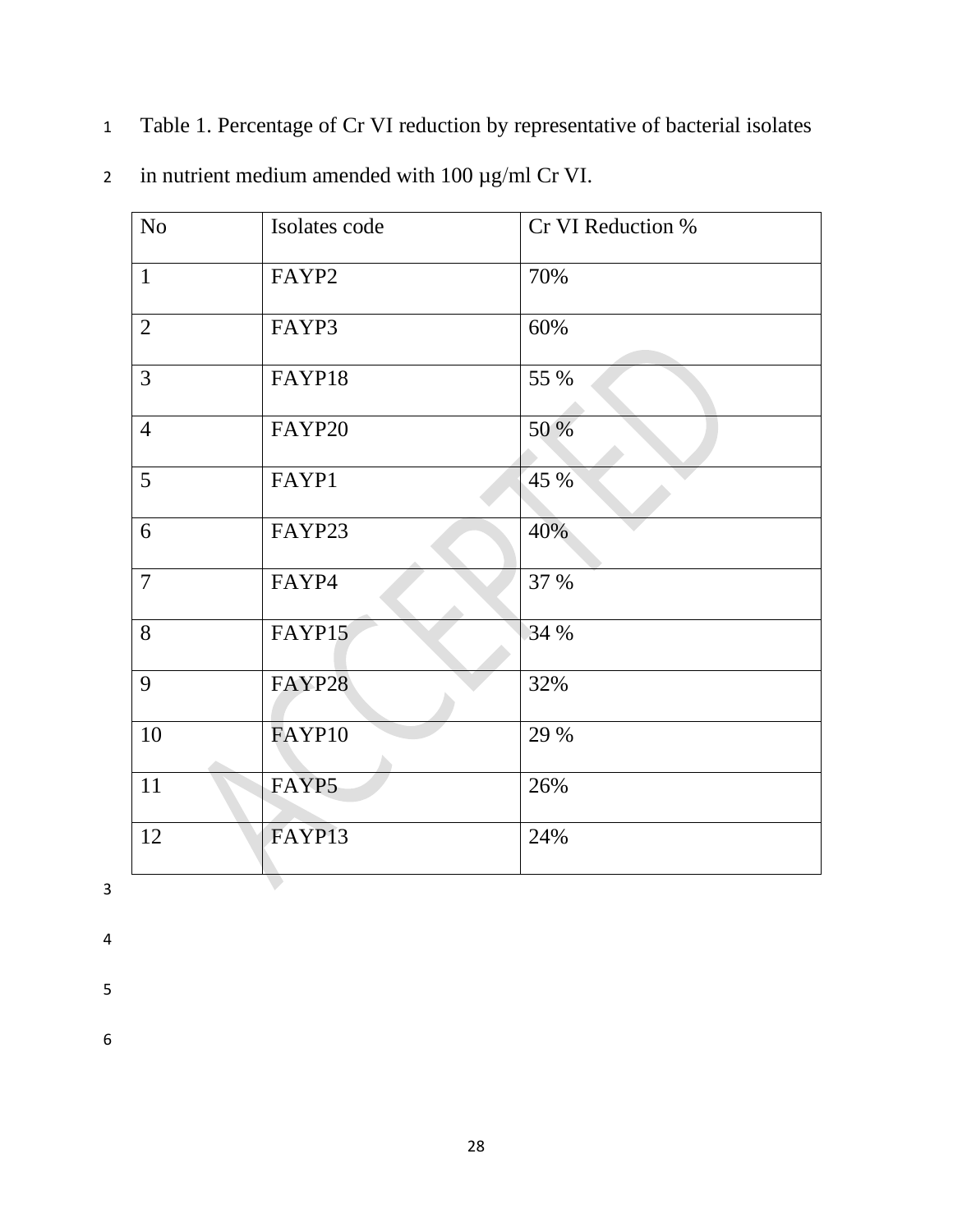Table 2. Different concentrations of Cr (VI) solution and its corresponding

| Chromium (VI) Concentration   Absorbance of DPC |                      |                      |  |
|-------------------------------------------------|----------------------|----------------------|--|
| $\mu$ g/ml                                      | <b>Isolate FAYP2</b> | <b>Isolate FAYP3</b> |  |
| 100                                             | 0.0251               | 0.0291               |  |
| 200                                             | 0.0413               | 0.0583               |  |
| 300                                             | 0.0765               | 0.0951               |  |
| 400                                             | 0.1375               | 0.1517               |  |
| 500                                             | 0.2021               | 0.2143               |  |

absorbance of DPC at 540 nm.

Table 3. Influence of initial Cr (VI) concentrations on the Percentage of Cr

# VI reduction by FAYP2and FAYP3 isolates

| Initial<br>chromium        |  | Final<br>chromium          | Chromium removal % |               |
|----------------------------|--|----------------------------|--------------------|---------------|
| concentration $(\mu g/ml)$ |  | concentration $(\mu g/ml)$ | FAYP2 isolate      | FAYP3 isolate |
| 100                        |  | 30                         | 70 %               | 60 %          |
| 200                        |  | 70                         | 65 %               | 52 %          |
| 300                        |  | 129                        | 57 %               | 47 %          |
| 400                        |  | 220                        | 45 %               | 40 %          |
| 500                        |  | 325                        | 35 %               | 31 %          |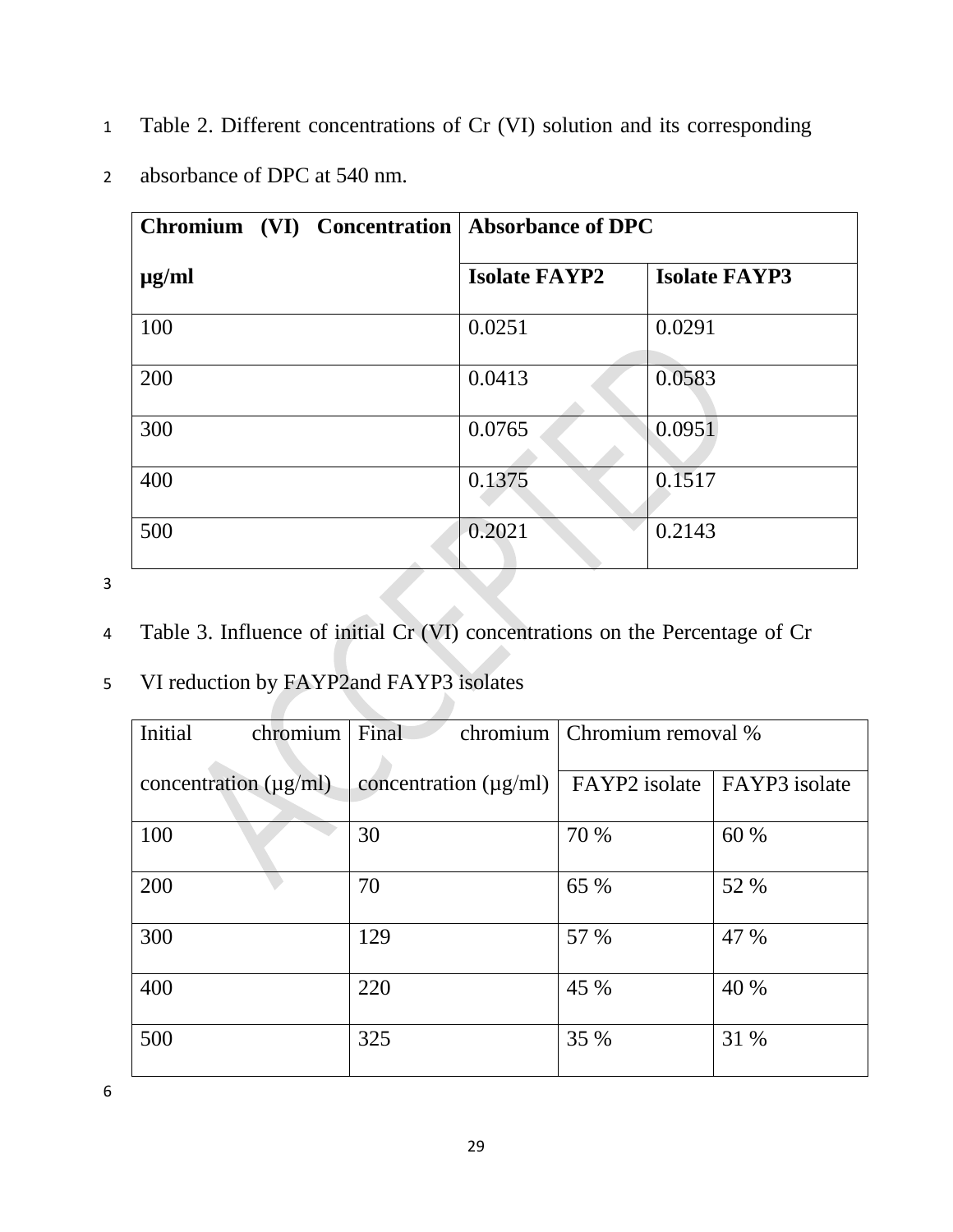

- Fig. 1. Effect of different concentrations of Cr (VI) on bacterial growth of
- isolate FAYP2.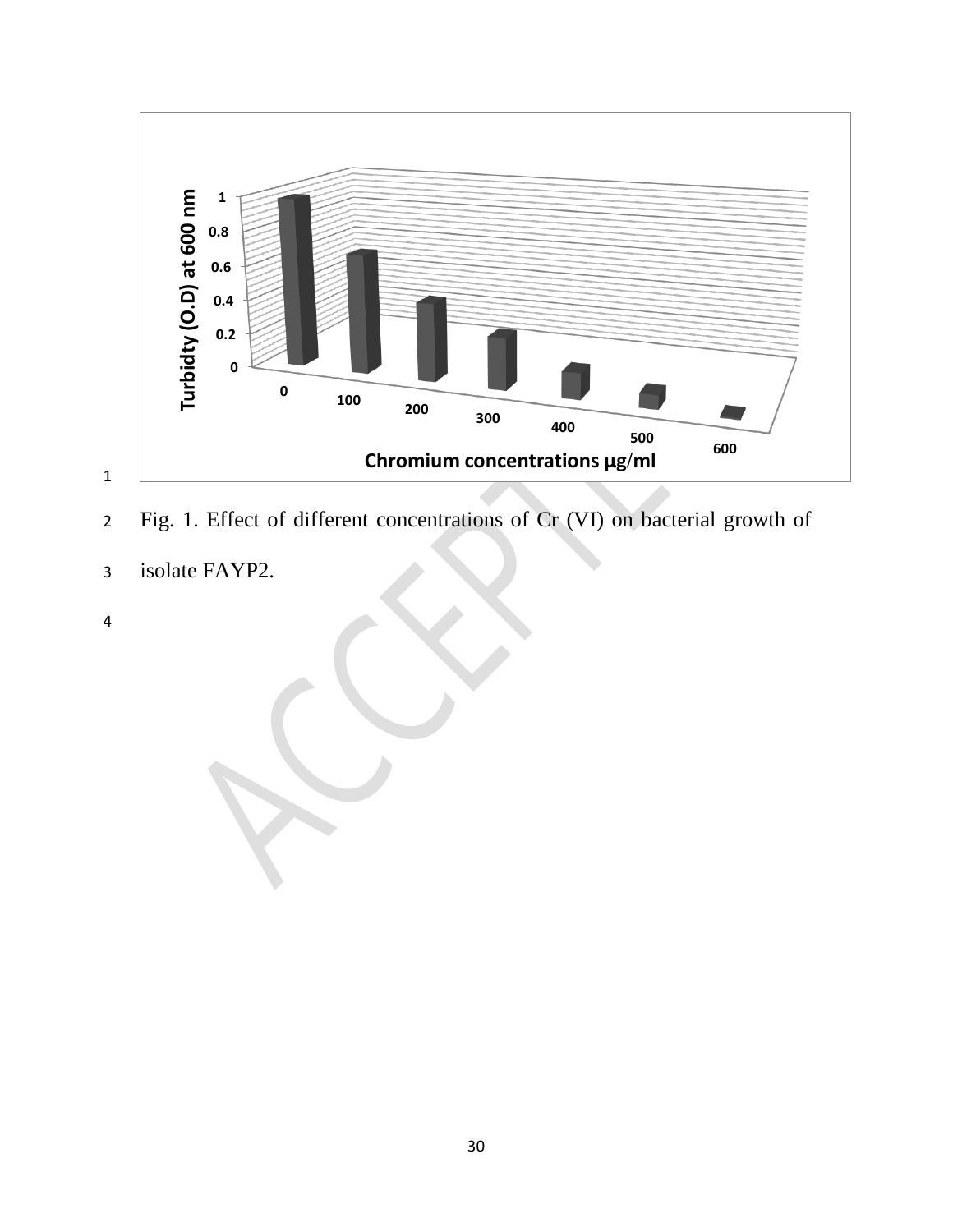

- 3 Fig. 2. Effect of different concentrations of Cr (VI) on bacterial grow of
- 4 isolate FAYP3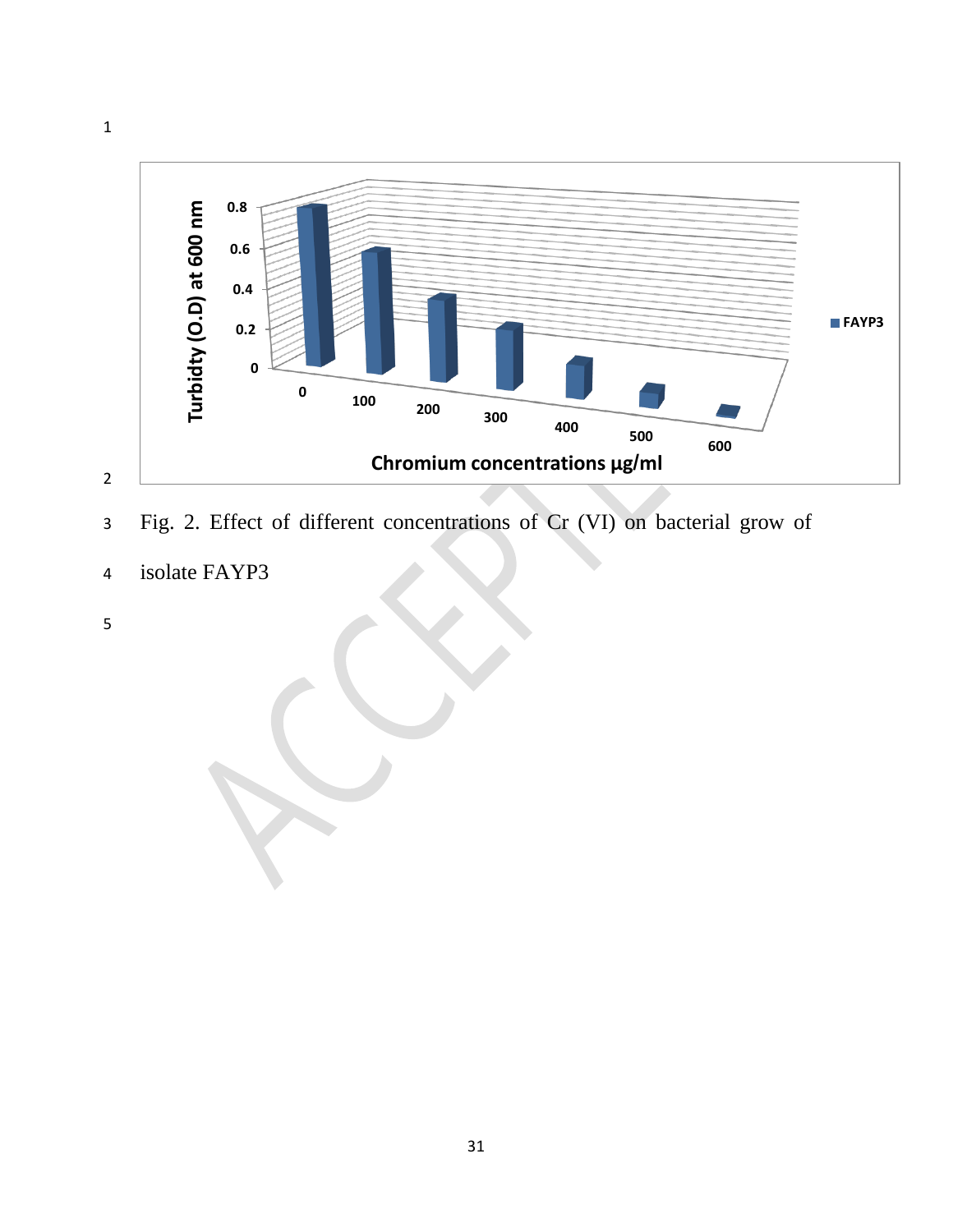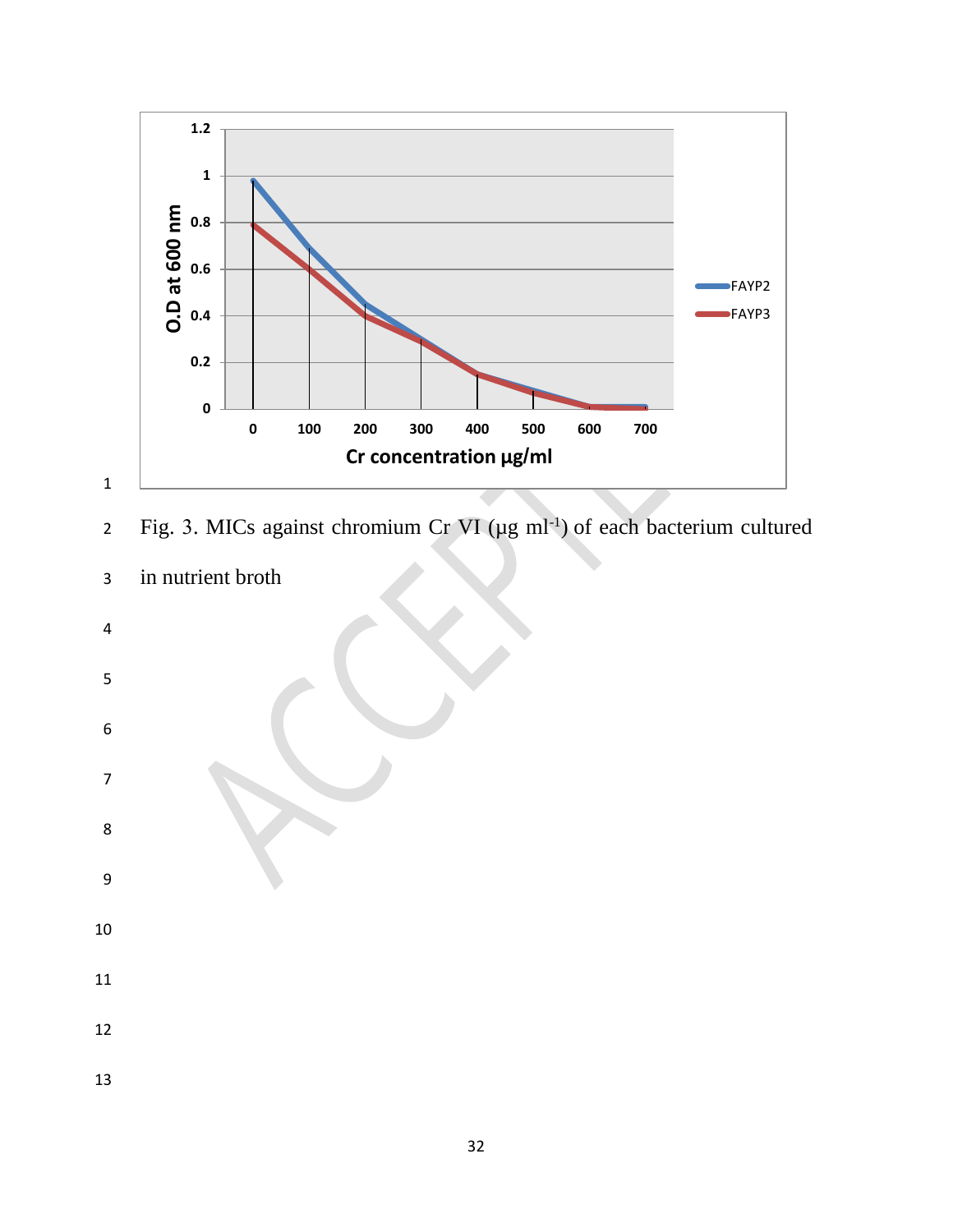

 Fig. 4. Phylogenetic tree showing the relationship between *Pseudomans*  isolate FAYP2 and its homologues strains in Genbank. The tree was constructed using MEGA6 sequence alignment programs

- 
- 
- 
- 
- 
-